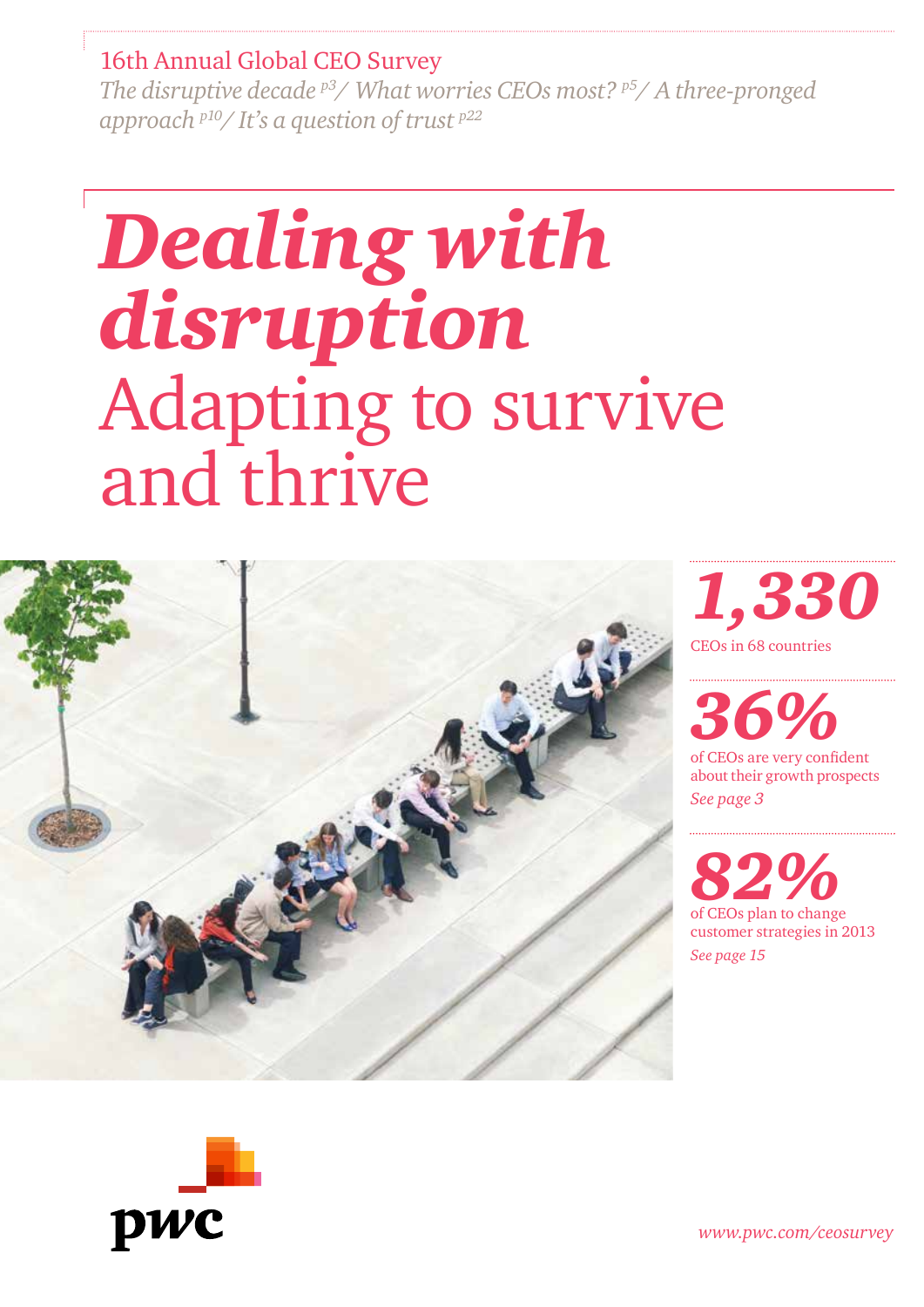# *Preface*



During the past decade, we've seen economic volatility and disruption escalate to arguably unprecedented levels. In a globalised world – one where countries, economies and companies are more interconnected and interdependent than ever before – risks that once seemed improbable and even remote have become the norm. For business leaders across the world, 'expect the unexpected' has become the mantra.

To navigate through this environment, companies need to develop resilience. This combines an ability to ride out the immediate impact of shocks with a long-term capacity to adapt to constantly changing conditions. We're helping more and more of our clients achieve this blend of qualities not only to survive through new and emerging challenges, but to thrive in this environment.

In my view, the shift to resilience helps to explain the widening gap between CEOs' levels of confidence in their organisations' one-year and three-year outlooks. This year's survey shows that just 36% of CEOs are 'very confident' about their business's growth prospects over the next 12 months, down from 40% in 2012 and 48% in 2011 (see Figure 1). In contrast, the proportion confident about growth over the coming three years has held up much better. This suggests that leaders believe their organisations can be resilient by rolling with the short-term blows while reshaping for longer-term growth.

What strategies are CEOs adopting to become more resilient? Our findings highlight three common approaches. First, they're targeting specific pockets of opportunity for organic growth, avoiding spreading their resources too thinly. Second, they're maintaining a clear focus on the customer, taking active steps to stimulate demand, loyalty and innovation in their customer base – through mechanisms ranging from digital marketing platforms to collaborative R&D. And third, they're fine-tuning their operational effectiveness by reducing costs without cutting value and collaborating with trusted partners.

The focus on trust also goes much further. In the post-crisis world, trust is at a premium. But it's also an essential component of the ongoing relationship between an organisation and all its stakeholders – and thereby an important pillar of resilience. With social media giving a voice to evermore diverse groups of stakeholders, CEOs are recognising the need to secure a stronger social mandate by rebuilding public trust. From promoting an ethical culture to increasing workforce diversity and reducing environmental impacts, they're pursuing a wide array of initiatives to simultaneously support their growth strategies, establish the right mandate and boost resilience.

My sincere thanks go to the more than 1,300 CEOs from 68 countries who shared their thinking with us. Their active and candid participation is the single greatest factor in the success of the PwC Annual Global CEO Survey, now in its 16th year. We greatly appreciate our respondents' willingness – indeed eagerness – to free up their valuable time to help make this survey as comprehensive as possible. I'm especially grateful to the 33 CEOs who sat down with us in late 2012 to hold deeper and more detailed conversations. You can see their verbatim comments throughout this report.

**Dennis M. Nally** Chairman, PricewaterhouseCoopers International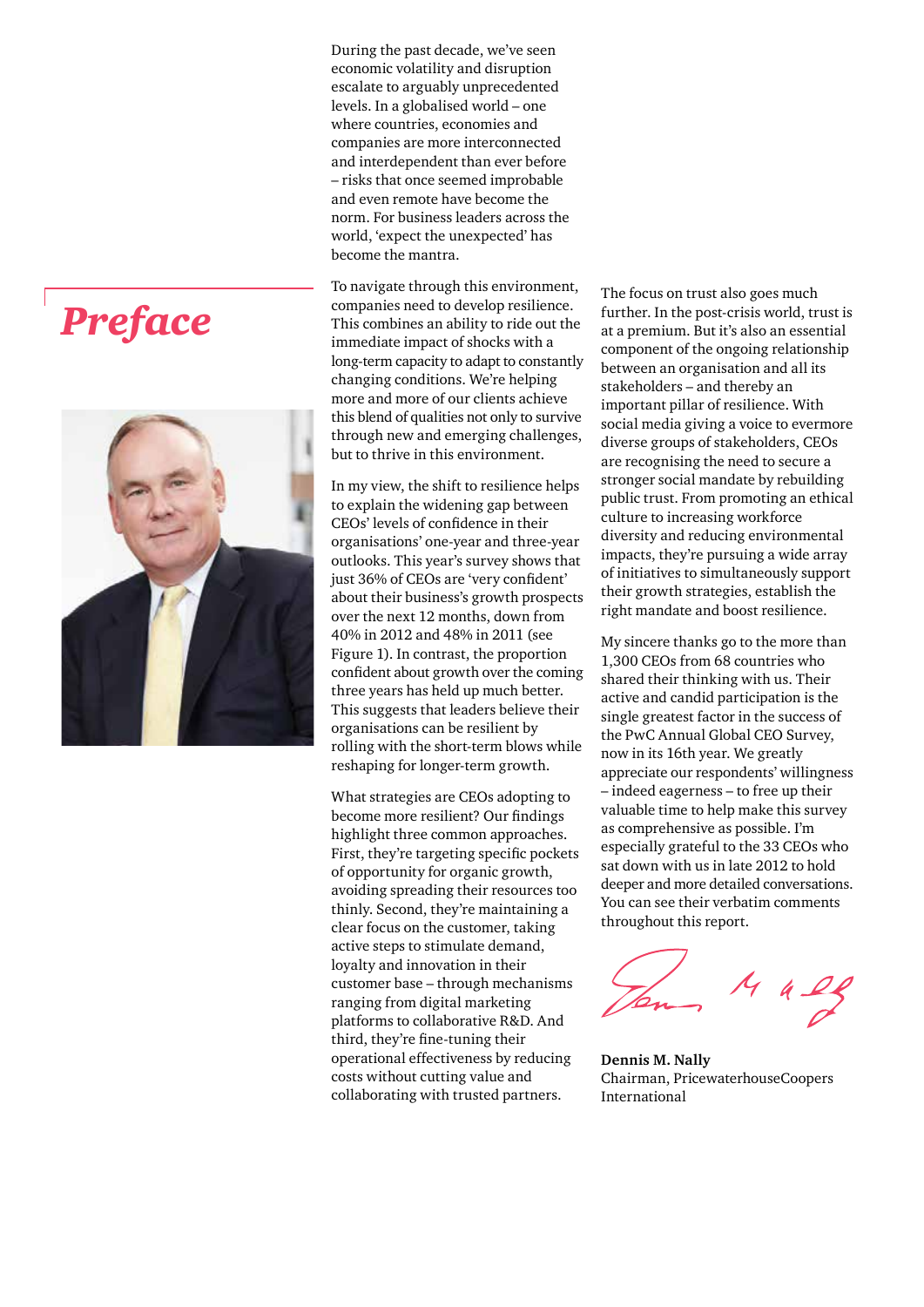### *Contents*

 $\sqrt{ }$ 

| The disruptive decade                 |    |
|---------------------------------------|----|
| <b>What worries CEOs most?</b>        |    |
| A three-pronged approach              | 10 |
| Targeting pockets of opportunity      | 10 |
| Concentrating on the customer         | 14 |
| Improving operational effectiveness   | 18 |
| It's a question of trust              | 22 |
| CEO survey participants               | 28 |
| Research methodology and key contacts |    |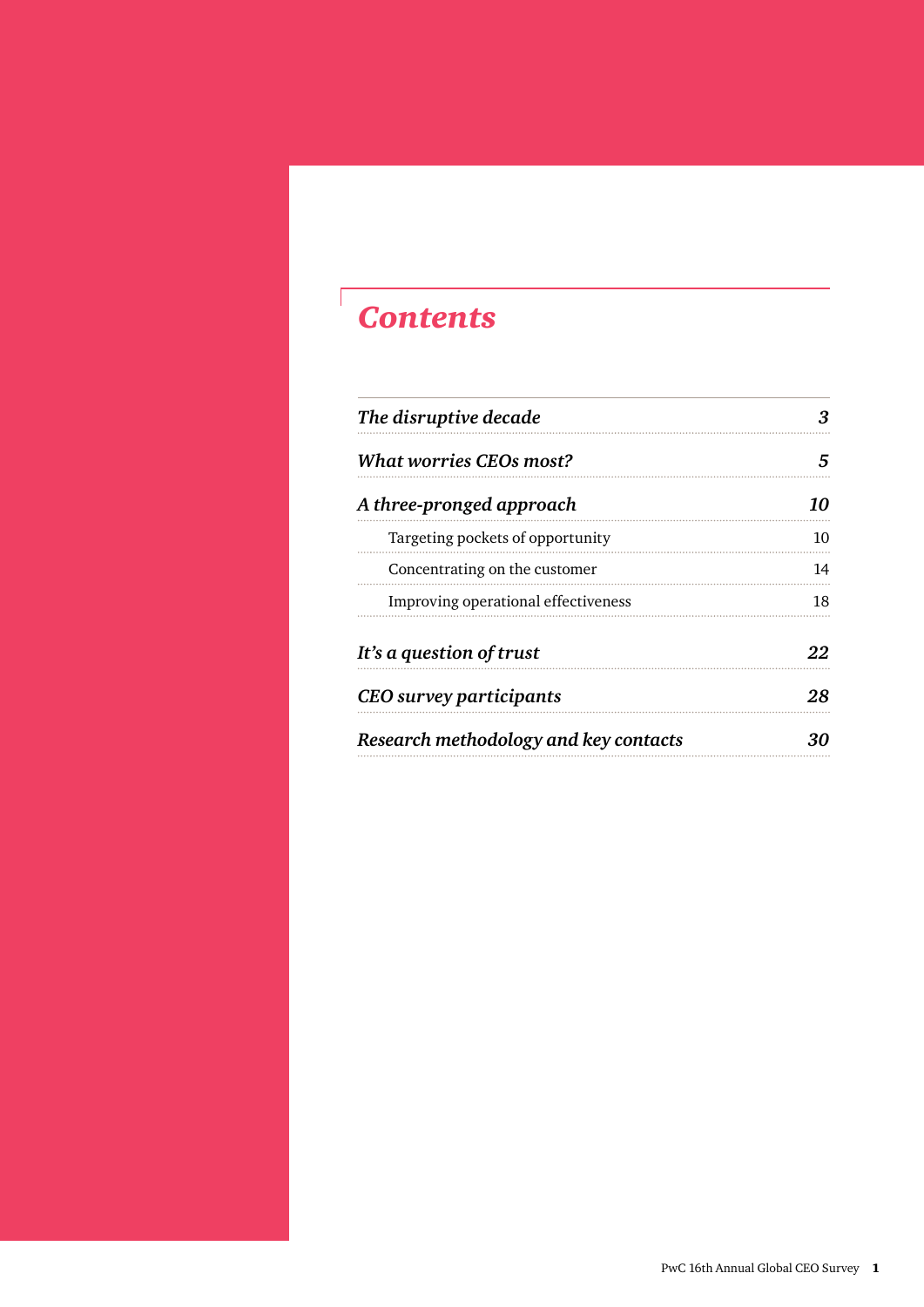*I think the level of external threats has increased with every passing decade. And as the pace of change has increased, organisations like ours have to be a lot more flexible than we might have been in the past.* **Shikha Sharma,** Managing Director and CEO, Axis Bank Limited, India

2 PwC 16th Annual Global CEO Survey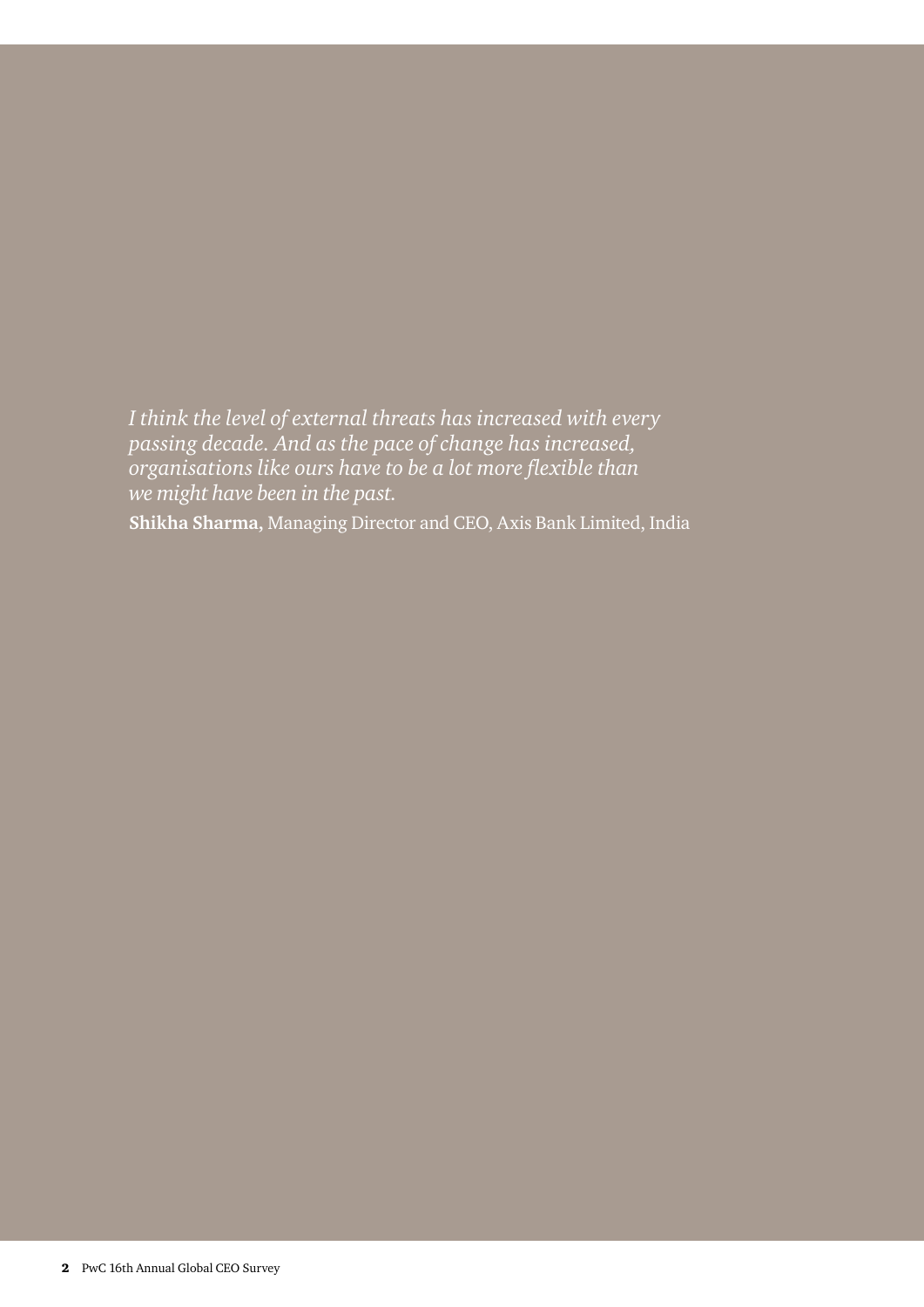## *The disruptive decade*

The global economic outlook is certainly enough to test even the strongest enterprises. The eurozone is still mired in recession and the US economy is forecast to expand by just  $2.2\%$  this year.<sup>1</sup> The situation in some of the growth markets is also getting harder, as the slowdown in the BRIC economies demonstrates.

While market conditions in many countries are still very difficult, CEOs are more positive about the prognosis than they were last year: 52% think the

global economy will stay the same for the next 12 months and only 28% believe it will shrink. In 2012, by contrast, 48% were convinced the global economy would contract.

But economic plateaux aren't exactly grounds for cheer. That's why shortterm confidence about the prospects for revenue growth has continued falling (see Figure 1). CEOs in Western Europe are especially nervous. Only 22% feel very confident they can increase their company's revenues in the coming 12 months, compared with 53% of CEOs in the Middle East and Latin America.



*2004=1,386; 2003=989) Source: PwC 16th Annual Global CEO Survey*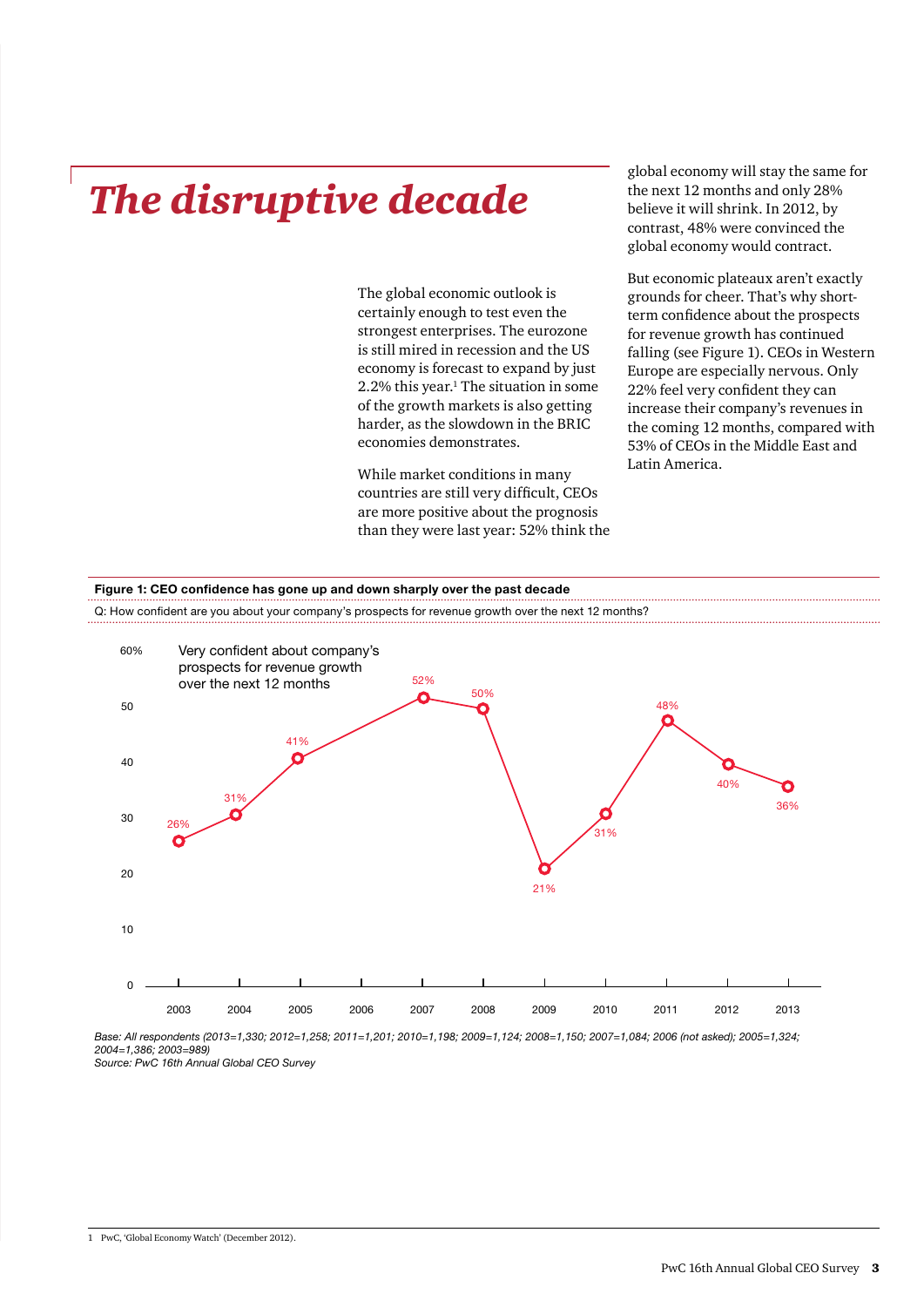The prevailing mood is, as usual, somewhat more optimistic when it comes to the longer-term outlook: 46% of CEOs are very confident about expanding over the next three years. That said, CEOs in most parts of the world are much less positive than their peers in the E7 markets (46% versus 58%).2

It's easy to understand why they're so cautious. Far-reaching changes are happening – and they're also happening faster than before. Between 1970 and 2011, the number of manmade disasters nearly tripled, while the number of natural disasters surged sevenfold.<sup>3</sup> The past decade alone has seen a number of major disruptions (see Figure 2).

In short, improbable risks aren't so improbable now; they're becoming the norm in a more uncertain world. And CEOs everywhere are feeling the heat.

*…people always tend to think that a tough economic situation is the sign of a 'new normal' and, conversely, that a robust world economy will last forever. But economic conditions always alternate.* 

**Yasuchika Hasegawa,** President and CEO, Takeda Pharmaceutical Company Ltd., Japan

*by having the right attitude about the process of change and reinvention.* **Peter Tortorici,** CEO, GroupM Entertainment Global, US

*When people ask me, 'What's going to happen in the next five years?', I throw up my hands and say 'I have no idea and neither do you.' How do you cope with that degree of uncertainty? Well, I think, first,* 





*Source: PwC*

3 Swiss Re, *sigma* No 2/2012.

<sup>2</sup> E7 markets: China, India, Brazil, Russia, Mexico, Indonesia and Turkey.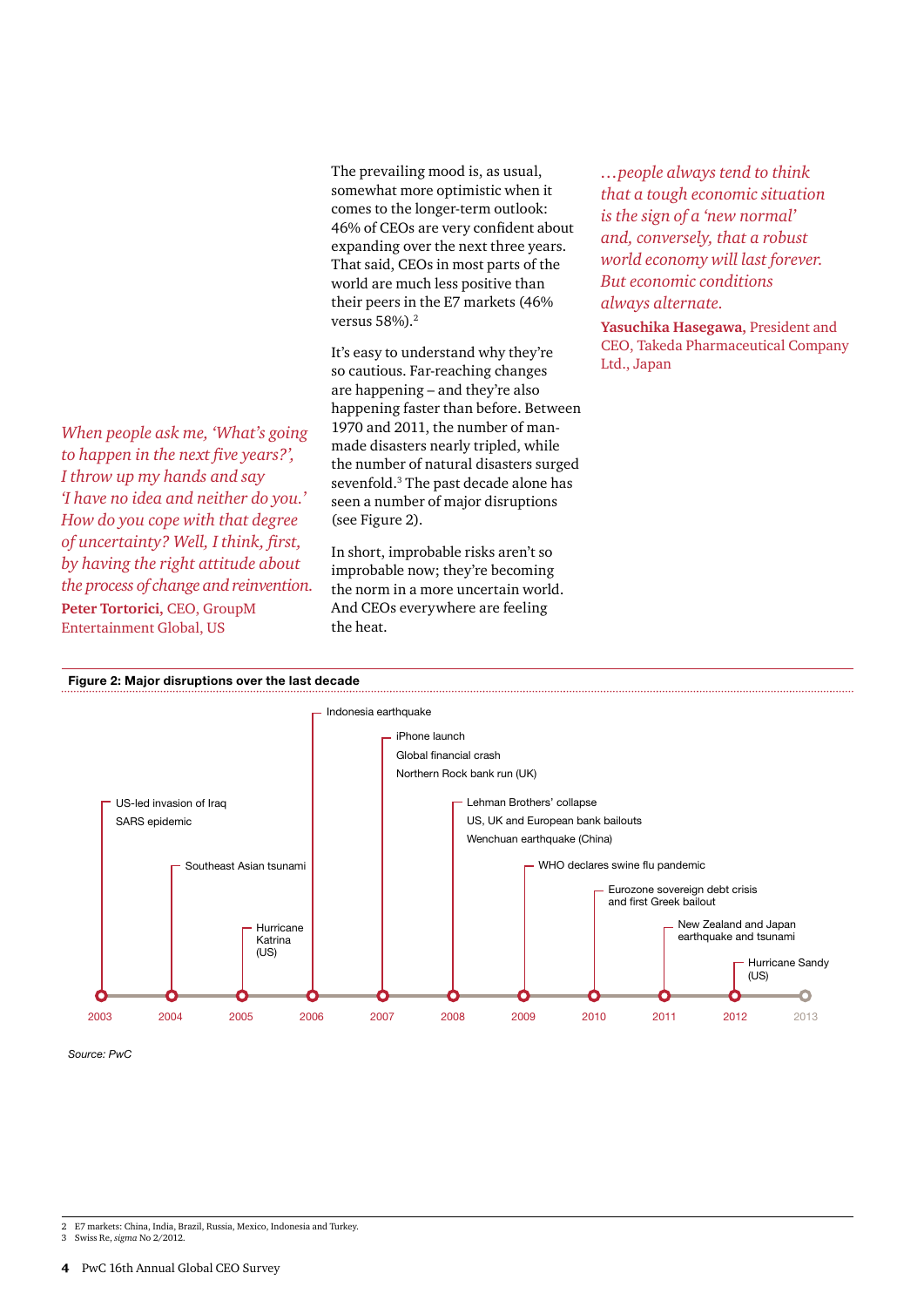### *What worries CEOs most?*

*The global community of regulators – as well as the political classes – are keen on ensuring the stability of the financial system. And that implies a completely new order, a new set of rules to play by. In these cases, it's not uncommon to wind up in a situation of regulatory overreach.*  **Piyush Gupta,** CEO and Director, DBS Group, Singapore

Today's CEOs are concerned about a wide range of potential and ongoing threats to their business growth prospects. These include catastrophic events, economic and policy threats and commercial threats.

#### *Major disruptions*

We asked CEOs about their organisation's ability to cope with the potential impact of various disruptive scenarios. The majority thought their organisations would be negatively affected, with major social unrest being cause for the greatest concern (see Figure 3). Indeed, CEOs are far more concerned about this than they are about a slowdown in China, possibly because they've already factored the latter into their calculations.

**Figure 3: Major social unrest tops the list of scenarios that would have the worst impact on CEOs' organisations**

Q: How well would your organisation be able to cope with the following scenarios, if they happened within the next 12 months? (respondents who answered 'negative impact')



*Base: All respondents (1,330) Source: PwC 16th Annual Global CEO Survey*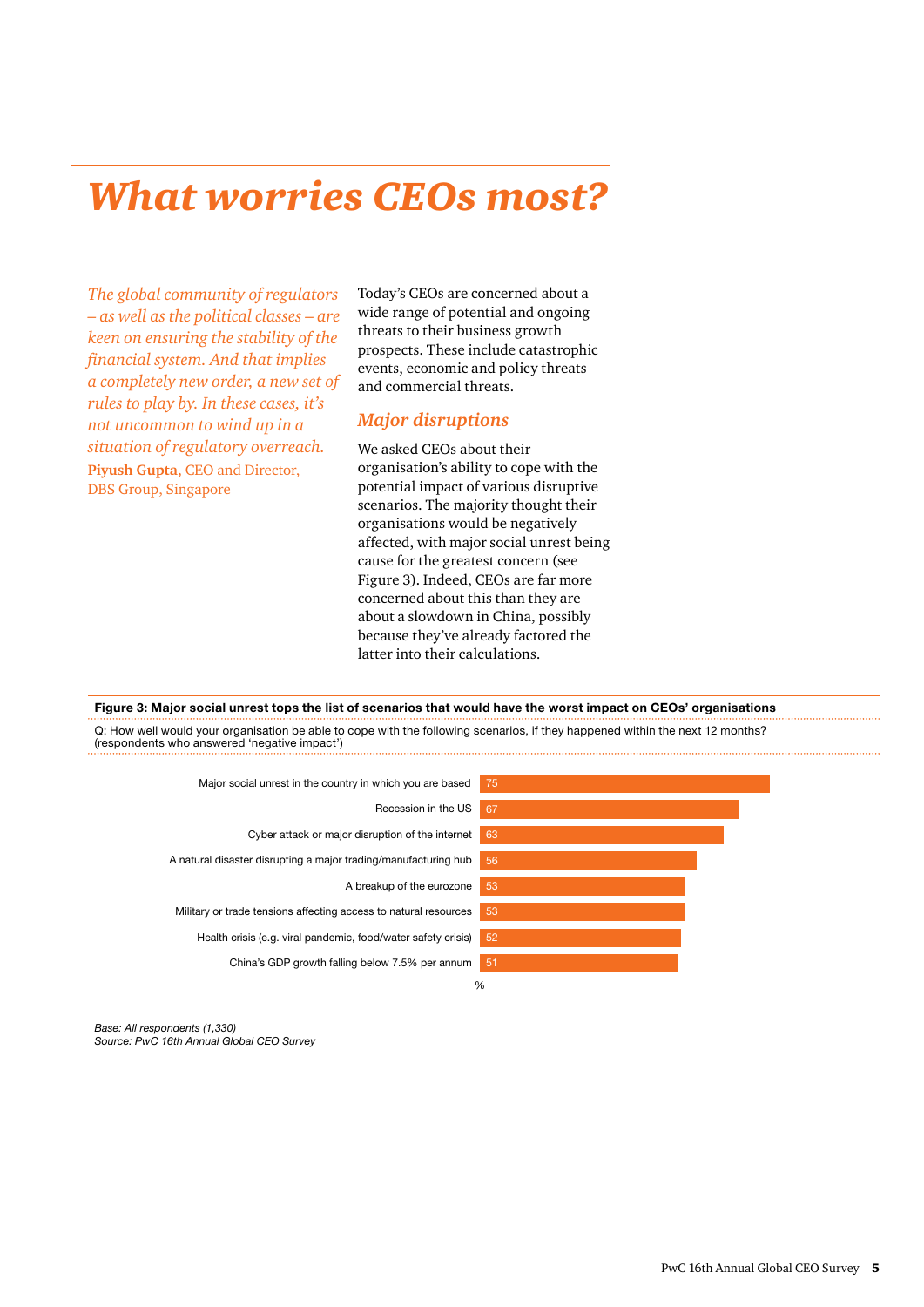#### *Red numbers, red tape*

Of course, major disruptions aren't the only cause for concern; CEOs are nervous about a whole clutch of fiscal and political threats. The prospect of continuing economic volatility heads their worry list, as it has for the past two years. But 71% – rising to 89% in North America – are also concerned about how debt-laden governments will try to address growing deficits. And 69% are anxious about the risk of overregulation, now seen as a bigger threat than at any time since 2006 (see Figure 4a).

Has regulation gone too far? The US Dodd-Frank Act of 2010 runs to a massive 884 pages, which makes it 23 times longer than Glass-Steagall, the reform that followed the Wall Street Crash of 1929.<sup>4</sup> And the European Commission (EC) has generated so much red tape that business ministers from Germany, the Netherlands, Poland and the UK recently wrote a letter urging Brussels to reduce the burden.<sup>5</sup> This is in spite of the EC's efforts of the past years to consolidate, codify and simplify existing legislation and improve the quality of new legislation.



Q: How concerned are you about the following potential economic and policy threats to your business growth prospects?



*Base: All respondents (North America=227; Western Europe=312; Asia Pacific=449; Latin America=165; Middle East=32; Africa=50) Source: PwC 16th Annual Global CEO Survey*

<sup>4</sup> 'Over-regulated America', *The Economist* (18 February 2012), http://www.economist.com/node/21547789

<sup>/5</sup> James Kirkup, 'Lift the weight of red tape, Vince Cable and allies urge Brussels', *The Daily Telegraph* (20 November 2012), http://www.telegraph.co.uk/finance/yourbusiness/9689165<br>Lift-the-weight-of-red-tape-Vince-Cabl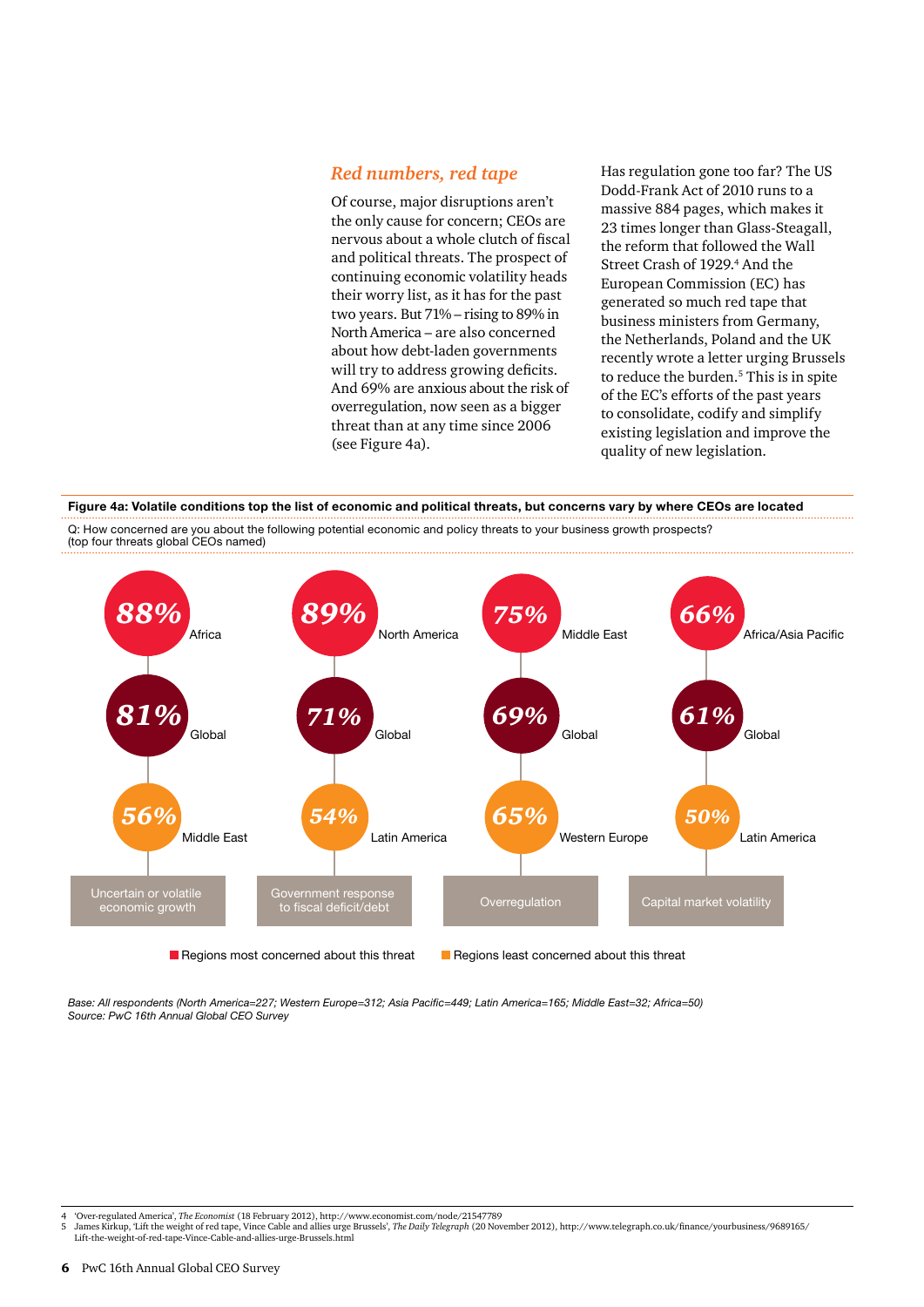#### *Too much tax, too little talent*

On the commercial front, CEOs are particularly anxious about higher taxes and the shortage of key skills (see Figure 4b). These are perennial fears, but current events have brought them to the fore.

In the US, for example, one of the most pressing issues in President Obama's in-tray is reform of the corporate tax system. In February 2012, he proposed reducing the headline tax rate by eliminating dozens of subsidies, a move that could hit some companies

hard.<sup>6</sup> Meanwhile, the competition for talent has become more fierce than ever before, with the aging of the global population and the changing nature of work.

Energy and raw material costs are also a significant source of unease – especially in Africa and Asia Pacific, where 68% and 63% of CEOs, respectively, see them as a serious threat.

#### **Figure 4b: Volatile conditions top the list of business threats, but concerns vary by where CEOs are located**

Q: How concerned are you about the following potential business threats to your growth prospects? (top four threats global CEOs named)



*Base: All respondents (Western Europe=312; Asia Pacific=449; Latin America=165; Middle East=32; Africa=50) Source: PwC 16th Annual Global CEO Survey*

<sup>6</sup> Jackie Calmes & John H. Cushman Jr., 'Obama Unveils Proposal to Cut Corporate Tax Rate', *The New York Times* (22 February 2012), http://www.nytimes.com/2012/02/23/business/economy/ obama-introduces-plan-to-cut-corporate-tax-rate.html?pagewanted=all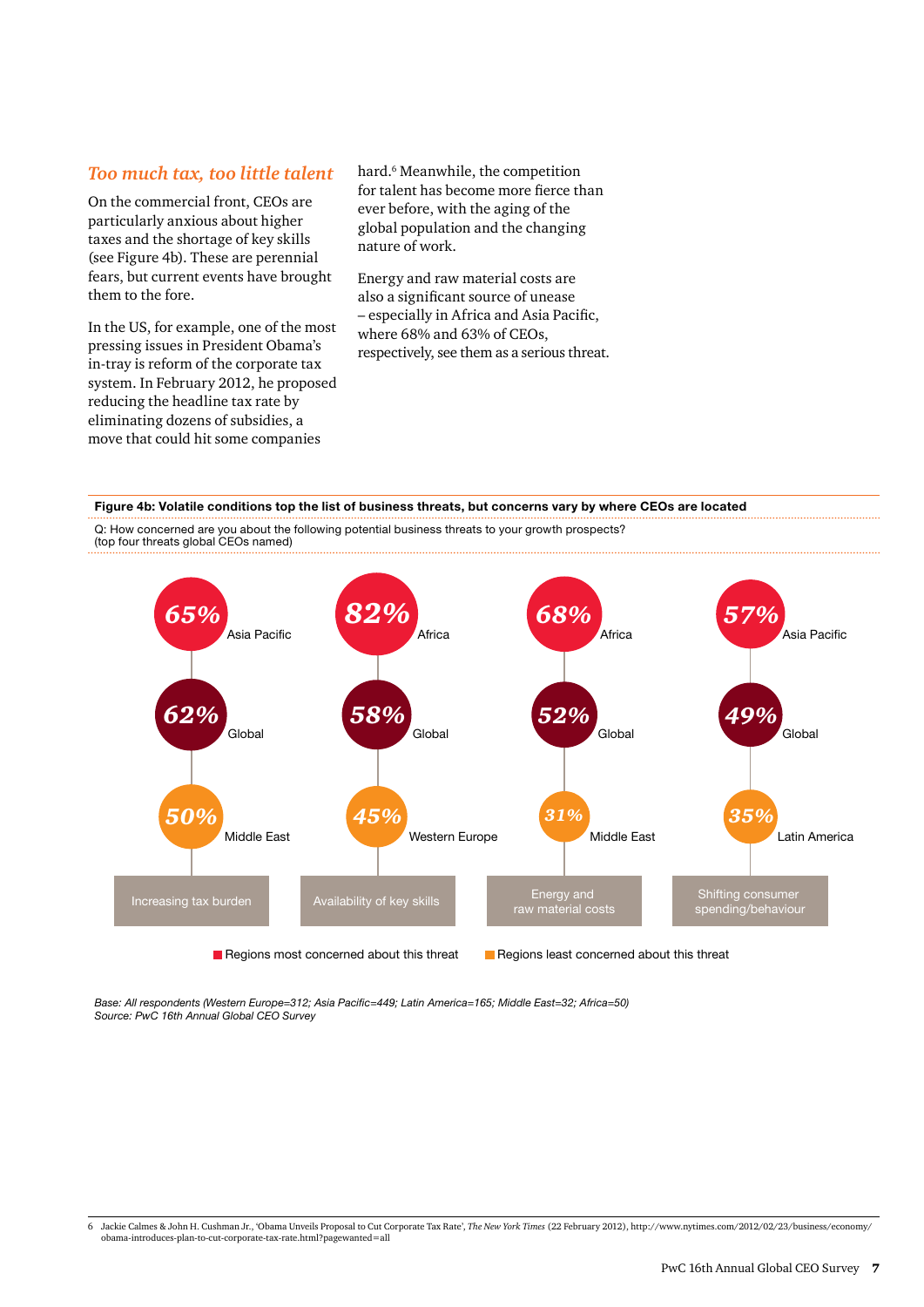#### *Silver lining for some*

It's not all doom and gloom, though. Nearly a fifth of all CEOs in the Middle East believe the collapse of the eurozone could provide new business opportunities.

Similarly, 16% of CEOs in the Middle East and 13% of CEOs in Central and Eastern Europe believe China's slowing growth could open new doors. And 13% of CEOs in North America would welcome a squeeze on natural resources for the same reason.

In fact, Chinese CEOs are already benefiting from the lingering uncertainty in the eurozone. Our research shows that, in 2011, there were 61 deals in which mainland Chinese companies acquired European companies – up from 11 in 2006. And in the three months to March 2012, the number of Chinese firms purchasing European firms surpassed the number of European firms purchasing Chinese firms for the first time in history.<sup>7</sup>

#### *From risk management to resilience*

One thing is clear: the threats facing CEOs are coming from all directions; they're coming harder and faster; and they're coming in more subtly varied forms. Confronted with this changing risk landscape, CEOs recognise that traditional risk management techniques aren't enough. And, in a stagnating global economy, they know they can't rely on a rising tide to come to the rescue.

**The only way forward is to build organisations that can survive and thrive amidst disorder: organisations that are agile and adaptable, able to cope with disruption and emerge stronger than before.** . . . . . . . . . . . . . . . . . . .

"If you don't evolve and change, you go backwards. It's pure physics," says Larry Fink, Chairman and CEO of asset management firm BlackRock Inc. "So we've adapted quite considerably. Even this year we changed our entire firm architecture to be more adapted to our clients, to be more adapted to the situation and, importantly, to finalise our evolution from a founders' culture firm to a global, hopefully entrepreneurial firm. And that has been a big evolution."

*Some European countries have a high level of productivity while others have a lower level of productivity while they are all wrapped up in a 'monetary corset' subject to different tax regulations. If the eurozone fails, an array of opportunities may arise, because some of the current rigidities will disappear.* 

**Julio Patricio Supervielle,** Grupo Supervielle's CEO and Banco Supervielle's Chairman, Argentina

<sup>7</sup> PwC, 'China deals: A fresh perspective' (October 2012).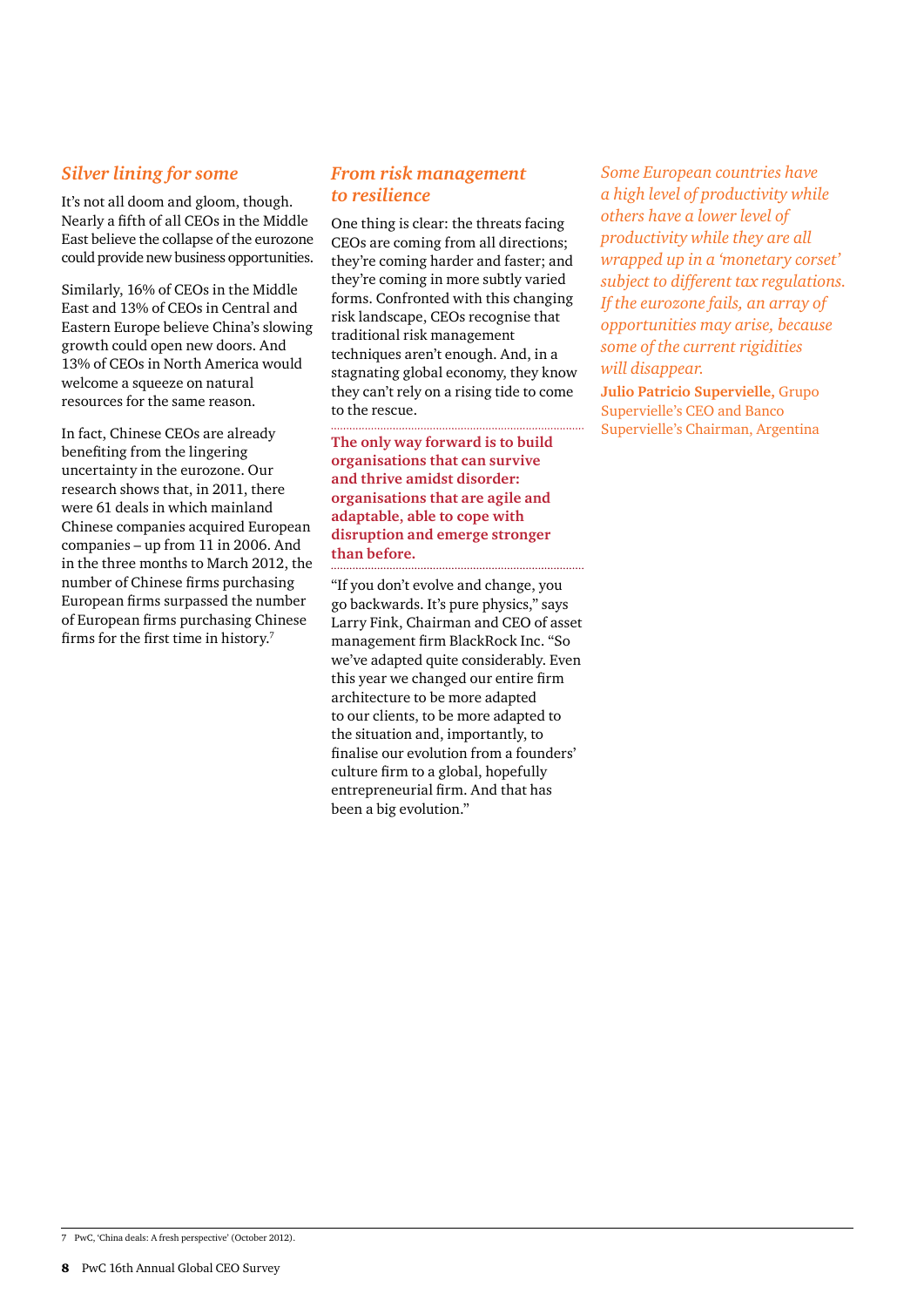*To be honest, we wouldn't dare to predict the future. The fact is the world has been changing a lot more quickly in recent years. And looking back, we find that many forecasts of the global economy turned out to be incorrect. In our company, we just try to do well everything we need to do today. There are so many things out of our control that we feel it's unnecessary and impractical to make too many predictions about the economy. Instead, we focus on building robust systems that can operate under a variety of conditions.*

**Alex C. Lo,** President, Uni-President Enterprises Corporation, Taiwan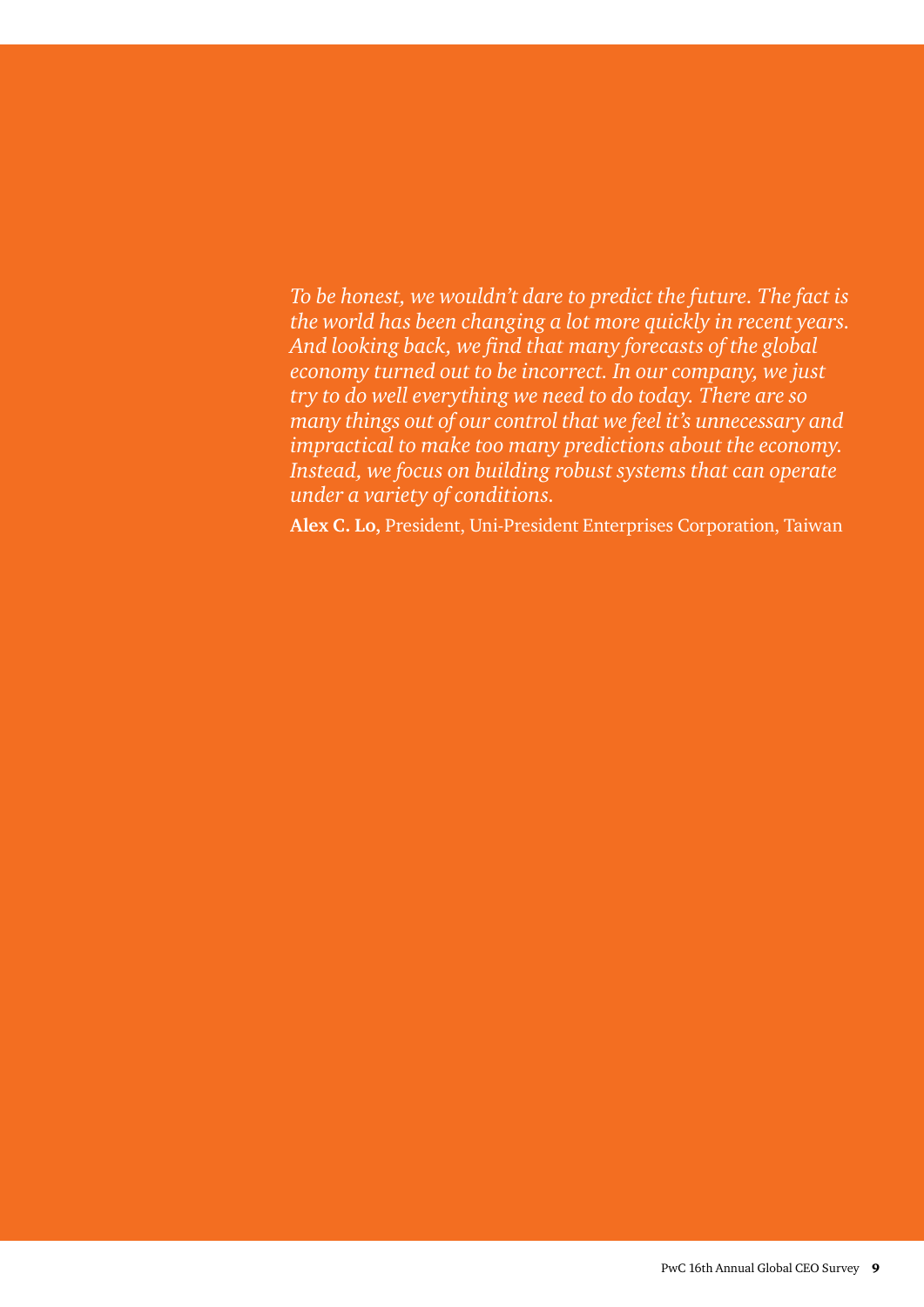# *A three-pronged approach*

*Growth is not necessarily about revenue growth. In this uncertain environment there is more and more emphasis on bottom line growth.*  **Peter Terium,** CEO, RWE AG, Germany

So what are CEOs doing to make their organisations more resilient in this era of 'stable instability'? Our survey shows that they're taking three specific approaches:

- **Targeting pockets of opportunity:**  CEOs are focusing on a few wellchosen initiatives, primarily in their existing markets, to stimulate organic growth. They're more wary about entering new markets or engaging in mergers and acquisitions (M&As), and diluting their resources too much.
- **Concentrating on the customer:** CEOs are looking for new ways to stimulate demand and foster customer loyalty, such as capitalising on digital marketing platforms and involving customers in product/ service development. But they're also aiming to keep their R&D costs down and make the innovation process more efficient.
- **Improving operational effectiveness:** CEOs are balancing efficiency with agility. They're trying to cut costs without cutting value or leaving their organisations exposed to external upheavals. They're also delegating power more widely and collaborating with organisations to share resources and develop new offerings.

#### *Targeting pockets of opportunity*

Two-thirds of all CEOs are focusing on a few carefully selected initiatives rather than nurturing numerous different ideas and then weeding out the weakest. That's easier said than done because every business unit naturally thinks its plans should take precedence. But there's considerable

evidence to suggest that concentrating your firepower works much better than adopting a scattergun approach.

One analysis of how 4,700 companies weathered three previous downturns shows that the star performers – those that emerged stronger than ever – weren't the obvious ones. They weren't the companies that cut fast and furiously or went on the offensive with ambitious restructuring programmes, acquisitions and the like. The former saw customer satisfaction drop as the quality of their offerings deteriorated, while the latter were stretched much too thin.<sup>8</sup>

The companies that fared best in terms of both sales growth and profits growth were those that mastered the delicate balance between cutting costs to survive in the short term and investing to expand in the longer term. They took advantage of depressed prices to buy property, plants and equipment that would help them compete more effectively in the future. And they invested judiciously in R&D and marketing to boost their sales and profits when demand rose again.<sup>9</sup>

The CEOs in our survey are responding in the same fashion. They're weighing up all their options, making a few smart investments and consolidating their resources to maximise the odds of success. And they're doing so not because they think it's the best way of surviving a downturn but because they think it will make their organisations more robust.

Steve Holliday, CEO of international energy distributor National Grid Group Plc., sums up this approach. "It's very easy to just go off and think you can do things that you do well in many countries around the world which arguably need some of your skills," he warns. But if a company doesn't have a clear idea of where it can deliver value and isn't disciplined in its focus, it risks extending itself too far. "We're very, very conscious of making sure we don't overreach ourselves."

<sup>8</sup> Ranjay Gulati, Nitin Nohria & Franz Wohlgezogen, 'Roaring Out of Recession', *Harvard Business Review* 88, no. 3 (March 2010): 62–69. 9 Ibid.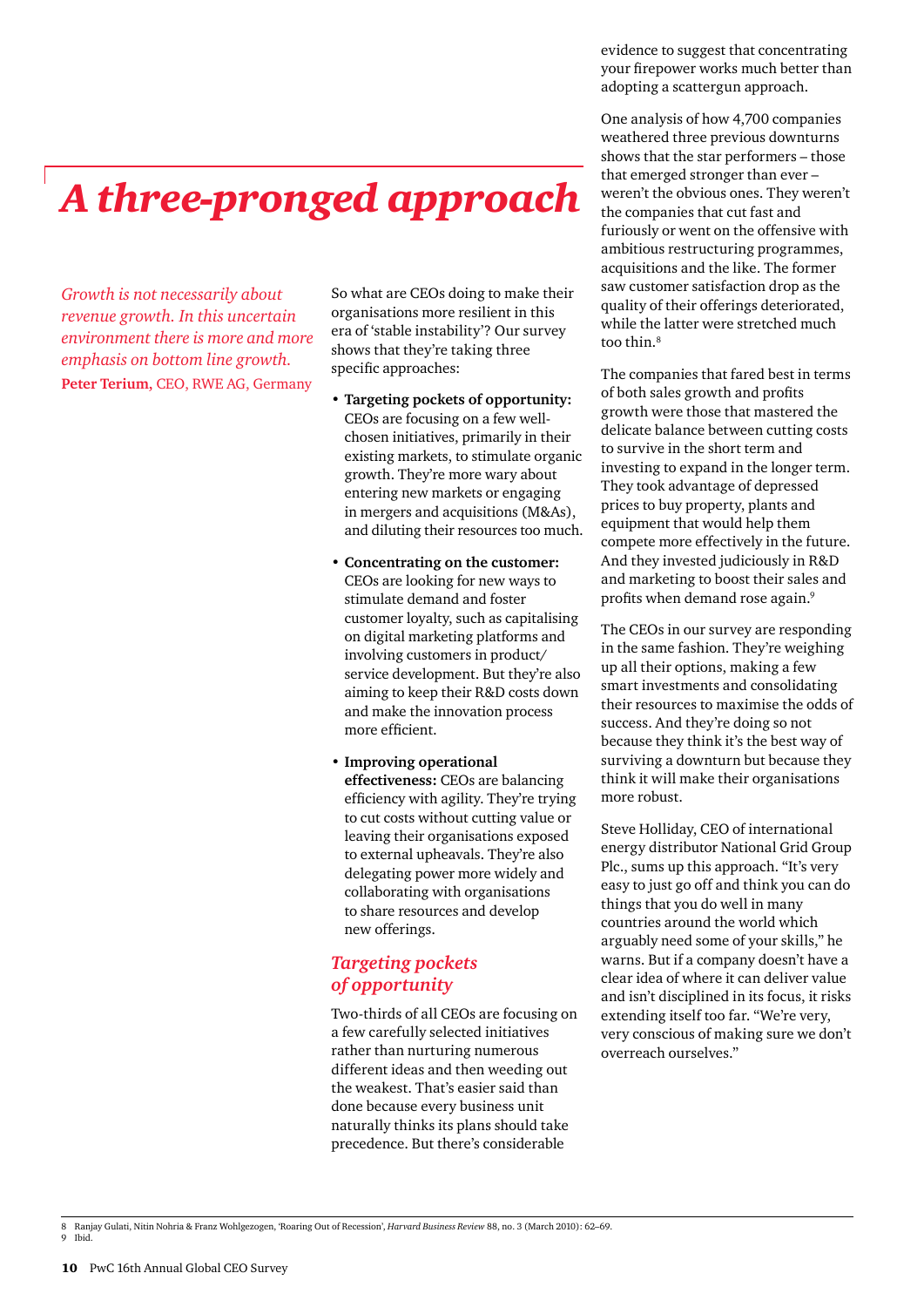#### **Homing in on organic growth**

So exactly which pockets of opportunity are CEOs targeting? Nearly half are pinning their hopes on organic growth in their existing markets (see Figure 5). Only 17% plan to complete M&As or form new strategic alliances. And only 25% are turning to new product and service development.

At first glance, then, it might look as if CEOs are hunkering down and waiting for better times. But CEOs also know that, if they want to grow their business, they'll have to go where the growth is – and four distinct economic clusters are emerging (see Figure 6).

The troubled states of Southern Europe are contracting. Meanwhile, Australia, Japan, North America and the more robust members of the European Union are showing signs of recovery, albeit rather shaky.

The growth countries are also diverging. China and India are still expanding rapidly, but the pace is slowing down. Conversely, some parts of Southeast Asia and Latin America are picking up speed. This pattern is expected to continue for the rest of the decade.

### **Figure 5: CEOs are pursuing the opportunities for organic growth in existing markets**

Q: Of these potential opportunities for business growth, which one is the main opportunity in the next 12 months?



*Base: All respondents (1,330) Note: 1% of CEOs responded 'Don't know/Refused' Source: PwC 16th Annual Global CEO Survey*

**Figure 6: Two faster and two slower economic lanes are developing**

#### *The global growth leaderboard is changing*

| Japan 0.9%<br>Australia<br><b>Brazil</b><br><u>il 4.0%</u><br>United Kingdom 2.1%<br>anada 2.3%<br><b>South Africa South Africa</b><br>3.6%<br>Canada<br>Netherlands 1.1%<br>United States 2.4%<br>2.2%<br>Ireland<br>$1.3\%$<br><b>Growing but decelerating</b><br>South Korea<br>$\overline{\phantom{0}}$ $\overline{\phantom{0}}$ $\overline{\phantom{0}}$ $\overline{\phantom{0}}$ $\overline{\phantom{0}}$ $\overline{\phantom{0}}$ $\overline{\phantom{0}}$ $\overline{\phantom{0}}$ $\overline{\phantom{0}}$ $\overline{\phantom{0}}$ $\overline{\phantom{0}}$ $\overline{\phantom{0}}$ $\overline{\phantom{0}}$ $\overline{\phantom{0}}$ $\overline{\phantom{0}}$ $\overline{\phantom{0}}$ $\overline{\phantom{0}}$ $\overline{\phantom{0}}$ $\overline{\$<br>China<br>7.3%<br> |      |
|-----------------------------------------------------------------------------------------------------------------------------------------------------------------------------------------------------------------------------------------------------------------------------------------------------------------------------------------------------------------------------------------------------------------------------------------------------------------------------------------------------------------------------------------------------------------------------------------------------------------------------------------------------------------------------------------------------------------------------------------------------------------------------------------|------|
|                                                                                                                                                                                                                                                                                                                                                                                                                                                                                                                                                                                                                                                                                                                                                                                         |      |
|                                                                                                                                                                                                                                                                                                                                                                                                                                                                                                                                                                                                                                                                                                                                                                                         |      |
| Germany                                                                                                                                                                                                                                                                                                                                                                                                                                                                                                                                                                                                                                                                                                                                                                                 |      |
| <b>Struggling to grow</b><br>Italy                                                                                                                                                                                                                                                                                                                                                                                                                                                                                                                                                                                                                                                                                                                                                      |      |
|                                                                                                                                                                                                                                                                                                                                                                                                                                                                                                                                                                                                                                                                                                                                                                                         | 3.6% |
| Spain 0.9%<br>India $\overline{6.6\%}$<br>Mexico                                                                                                                                                                                                                                                                                                                                                                                                                                                                                                                                                                                                                                                                                                                                        | 3.7% |
| Saudi Arabia<br><b>Russia</b><br>Portugal <b>0.5%</b><br>                                                                                                                                                                                                                                                                                                                                                                                                                                                                                                                                                                                                                                                                                                                               | 3.8% |
| Turkey 5.1%<br>Greece<br>$\overline{a}$ $\overline{a}$ $\overline{a}$ $\overline{a}$ $\overline{a}$ $\overline{a}$ $\overline{a}$ $\overline{a}$ $\overline{a}$ $\overline{a}$ $\overline{a}$ $\overline{a}$ $\overline{a}$ $\overline{a}$ $\overline{a}$ $\overline{a}$ $\overline{a}$ $\overline{a}$ $\overline{a}$ $\overline{a}$ $\overline{a}$ $\overline{a}$ $\overline{a}$ $\overline{a}$ $\overline{$                                                                                                                                                                                                                                                                                                                                                                           |      |

*All percentages are projected 2013-15 average growth rates*

*Sources and methodology: PwC analysis, national statistical authorities, Thomson Datastream and IMF. The tables above form our main scenario projections and are therefore subject to considerable uncertainties.*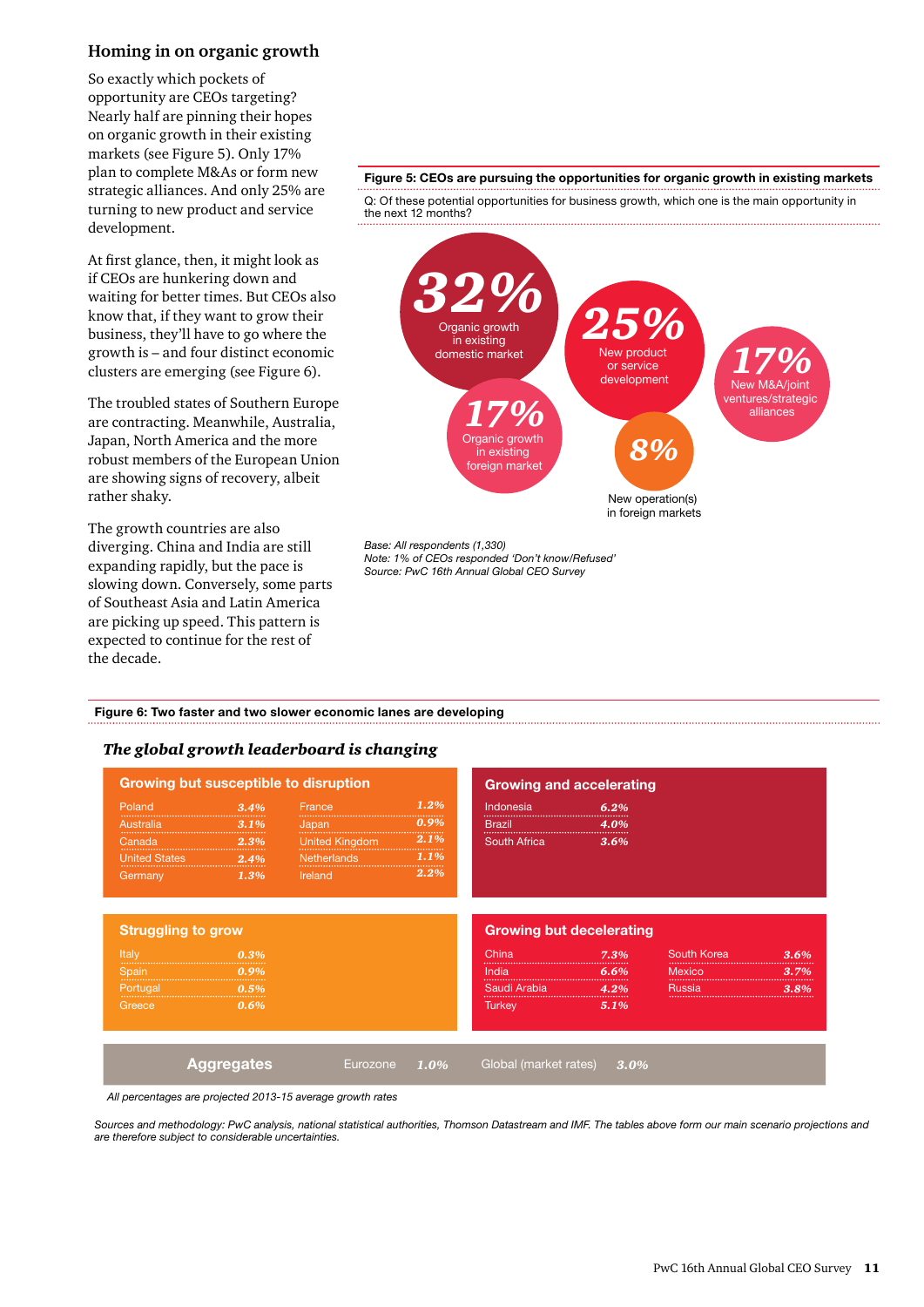With growth rates among both mature and growth economies diverging, and with highly unique opportunities and threats in each market, CEOs are looking for specific opportunities in all clusters.

It's not surprising that five of CEOs' top ten overseas destinations are growth markets, nor that four of these are the BRIC economies (see Figure 7). But the fact that Indonesia is now in the top ten – for the first time – shows that CEOs have been quick to spot more subtle shifts in the distribution of economic power.

Indonesia is the fastest of the accelerating markets, with real GDP growth forecast to increase by 6.2% a year for the next three years.10 By 2050, Indonesia's economy in purchasing power parity (PPP) terms could be bigger than that of Germany, France or the UK.<sup>11</sup> Its stock market has soared 12.6% in the past 12 months alone.12 And the government has launched a major programme to improve the country's overburdened infrastructure.<sup>13</sup>

Other emerging markets are also being prioritised, like Mexico and Thailand, which are close on the heels of CEOs' top ten markets. Mexico is particularly notable – it could become the world's 7th largest economy by 2050 in PPP terms.<sup>14</sup> And a growing number of CEOs are looking to Africa. For example, Nestlé sees Africa as one of the biggest opportunities for the food industry in the next 10-20 years.<sup>15</sup> Dr. João Bento, CEO of Portugal-based international technology provider Efacec Capital SGSP SA says, "…we also have a presence in growth economies, such as Latin America, Southern Africa, Magreb and also in India."

The US, meanwhile, remains second on CEOs' list of top ten overseas destinations, as it did last year. All five of the mature economies on the list are growing, albeit susceptible to disruption. These markets, which comprise five of the G7 countries, are quite simply too big to ignore: the US, Japan and Germany are projected to remain among the world's ten biggest economies, in PPP terms, in 2050, while Canada and the UK are expected to remain in the top 20.16

Furthermore, although the E7 countries will have overtaken the G7 countries in terms of GDP size by 2050, they are still expected to lag far behind the G7 countries in terms of GDP per capita.17 So large, mature markets will still remain attractive for higher valued products and services, given their more affluent consumers.

CEO opinion is divided on Europe, though some CEOs see promise, including those countries that are struggling to grow. "People there [in Western Europe] have decided that they should work less and retire earlier. And that may not be affordable. So I think that Western Europe has a serious structural issue." says Seymur Tari, CEO of Turkish private equity firm Turkven.

Yves Serra, President and CEO of Swiss industrial components manufacturer Georg Fischer Ltd., is more positive. "We focus our efforts on where we see growth. This includes Asia and America, at least for our products, and also some sectors in Europe. …So the picture is not just black and white; there are definitely pockets of growth in Europe as well."

The traffic isn't going in only one direction, though. CEOs in the mature markets may be looking to various growth markets, but CEOs in growth markets are equally prepared to go further afield: 33% of CEOs in Asia Pacific and 19% of those in the Middle East are targeting the US, for example, while 27% of CEOs in Latin America and 18% of those in Africa are targeting China.

#### **Figure 7: Half of CEOs' top ten countries are growth markets**

Q: Which three countries, excluding the country in which you are based, do you consider most important for your overall growth prospects over the next 12 months? (maximum of 3 responses)



10 PwC projections.

- 12 Daniel Inman, 'Southeast Asia's Growing Appeal', *The Wall Street Journal* (3 December 2012), http://online.wsj.com/article/SB10001424127887324020804578151761632189982. html#mod=djemITPE\_t
- 13 Eric Bellman, 'Indonesia Boosts Infrastructure Investment', *The Wall Street Journal* (7 December 2012), http://online.wsj.com/article/SB10001424127887323501404578165794187322794.html

- 16 PwC, 'World in 2050' (January 2013).
- 17 Ibid.

<sup>11</sup> PwC, 'World in 2050' (January 2013).

<sup>14</sup> PwC, 'World in 2050' (January 2013). 15 Caroline Scott-Thomas, 'Nestlé eyes big food industry opportunities in Africa', *Food Navigator* (26 November 2012), http://www.foodnavigator.com/Financial-Industry/Nestle-eyes-big-foodindustry-opportunities-in-Africa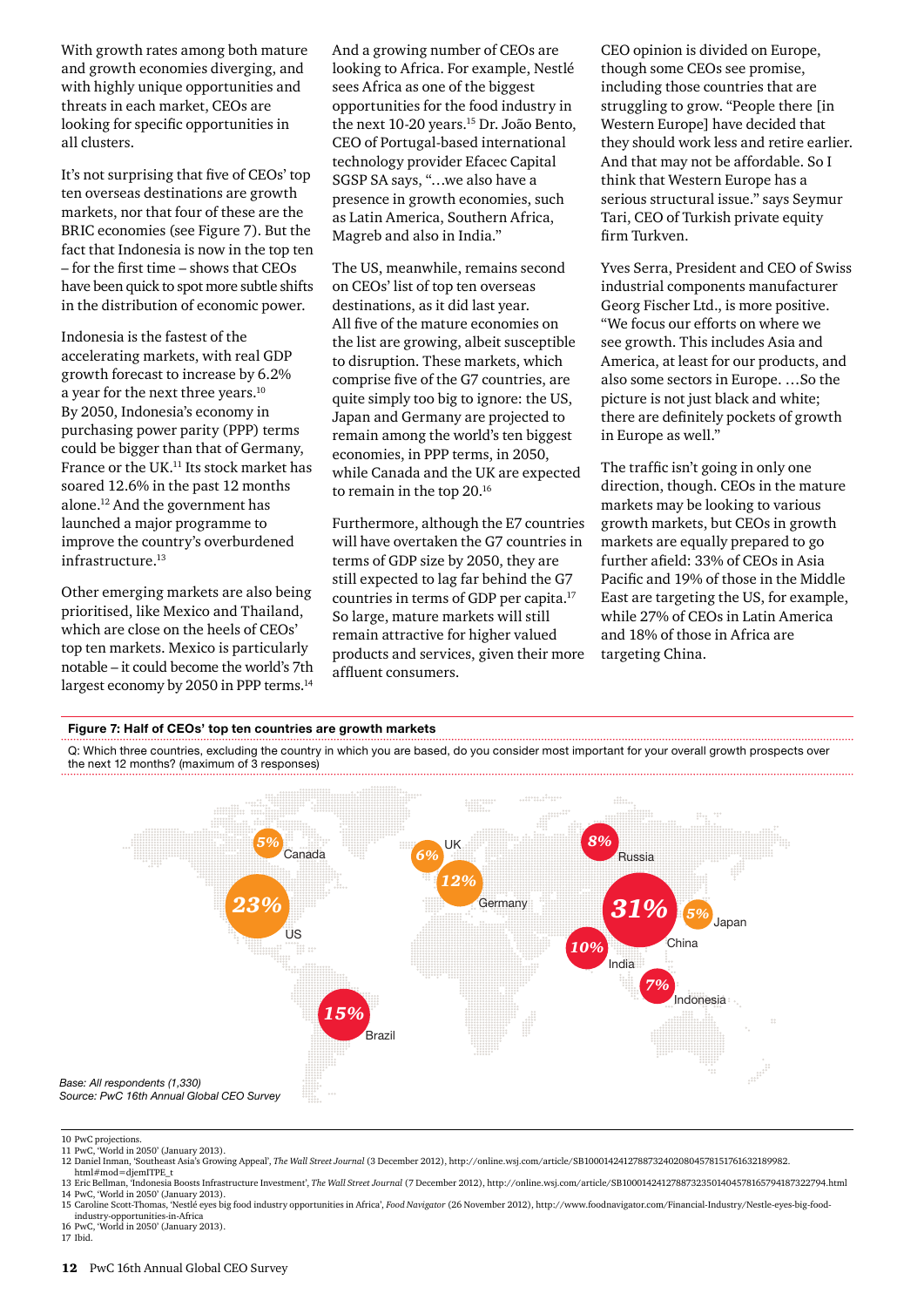*…I think what we have to do ... is look for the growth opportunities very carefully. The easy route is to say, well that's an emerging market so that's got to be good, that's a mature market, that's got to be tougher, but ... I think you've got to drill down to see where the growth really is. ... and there* is *growth in every market – but you've got to go granular.*

**Alison Cooper,** Chief Executive, Imperial Tobacco Group, United Kingdom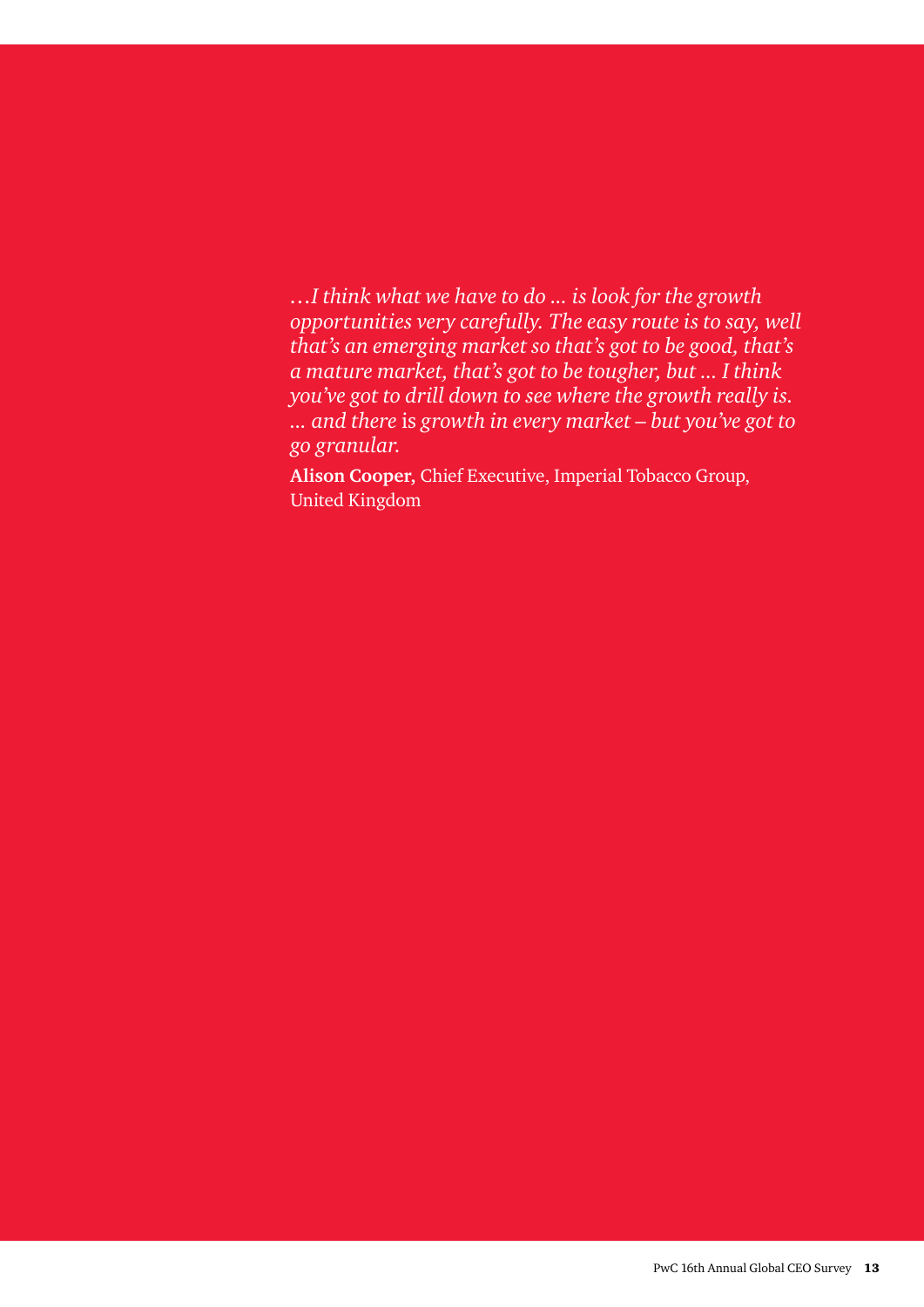#### *Concentrating on the customer*

Irrespective of the markets they're in, CEOs have one overwhelming goal: to grow their customer base. Indeed, 51% say it's a top three investment priority for the coming year.

That's not surprising. What's changed is the fact that CEOs are now trying to attract more customers while focusing on a smaller, more targeted range of growth strategies – no easy task in the current economic climate. The recession has hit some businesses and consumers badly, particularly those in richer countries. Between 2000 and 2011, consumer spending in the mature markets increased by just 2.1% a year. In the growth markets, by contrast, it increased by a much healthier 5.7%.18

Very different consumption volumes and patterns in different markets add to the challenge. Though the growth economies have some common characteristics, they also differ in key respects – and these differences are likely to intensify as they continue to develop. Some growth countries are primarily producers rather than consumers, for example (see Figure 8).

The purchasing power and preferences of consumers can also vary a lot within, as well as between, countries, and adapting to such disparate tastes requires a deep understanding of the local environment. "It all starts with the consumer – a rich and robust understanding of what they want, where they're going, but, most importantly, what they want in the future," Douglas D. Tough, Chairman and CEO of International Flavors & Fragrances, Inc., observes.

"We interview consumers all around the world to make sure we have a robust database, and we don't extrapolate necessarily from any one country to get a global view." But there are obvious risks for multinationals, he adds. "…they have to adapt properly to local needs." The competition from local and regional rivals is also increasing all the time.



**Figure 8: Not all growth markets are consumer-led economies**

In fact, nearly half the CEOs we polled see shifts in consumer buying patterns as a serious business threat. And they realise that being able to respond quickly and effectively to such changes is crucial.

Dr. Weihua Ma, President and CEO of China Merchants Bank Co. Ltd., puts the position particularly well: "We commercial banks are service institutions, so changes in customer demands are extremely important for us. Just as a chef in a restaurant will lose his job if his cooking cannot satisfy his customers, a service institution will not exist if it has no customers."

*We keep close track of the real estate sector in order to remain on the cutting edge of all advanced trends in the construction of buildings, energy efficient technologies and environmentally friendly materials. We introduce ready-to-move-in residential apartments in our buildings in response to client suggestions.* **Valentina Stanovova,** Senior Vice-President, Capital Group, Russia

*Note: Dotted lines represent average values Source: PwC analysis, UN population figures.*

<sup>18</sup> PwC, 'Introducing the PwC Global Consumer Index' (October 2012), http://press.pwc.com/GLOBAL/global-consumer-spending-slowdown-eases.-pwc-releases-first-ever-global-consumer-index $gci/s/bc11166a-cd72-4ea7-93fa-c167d10a5$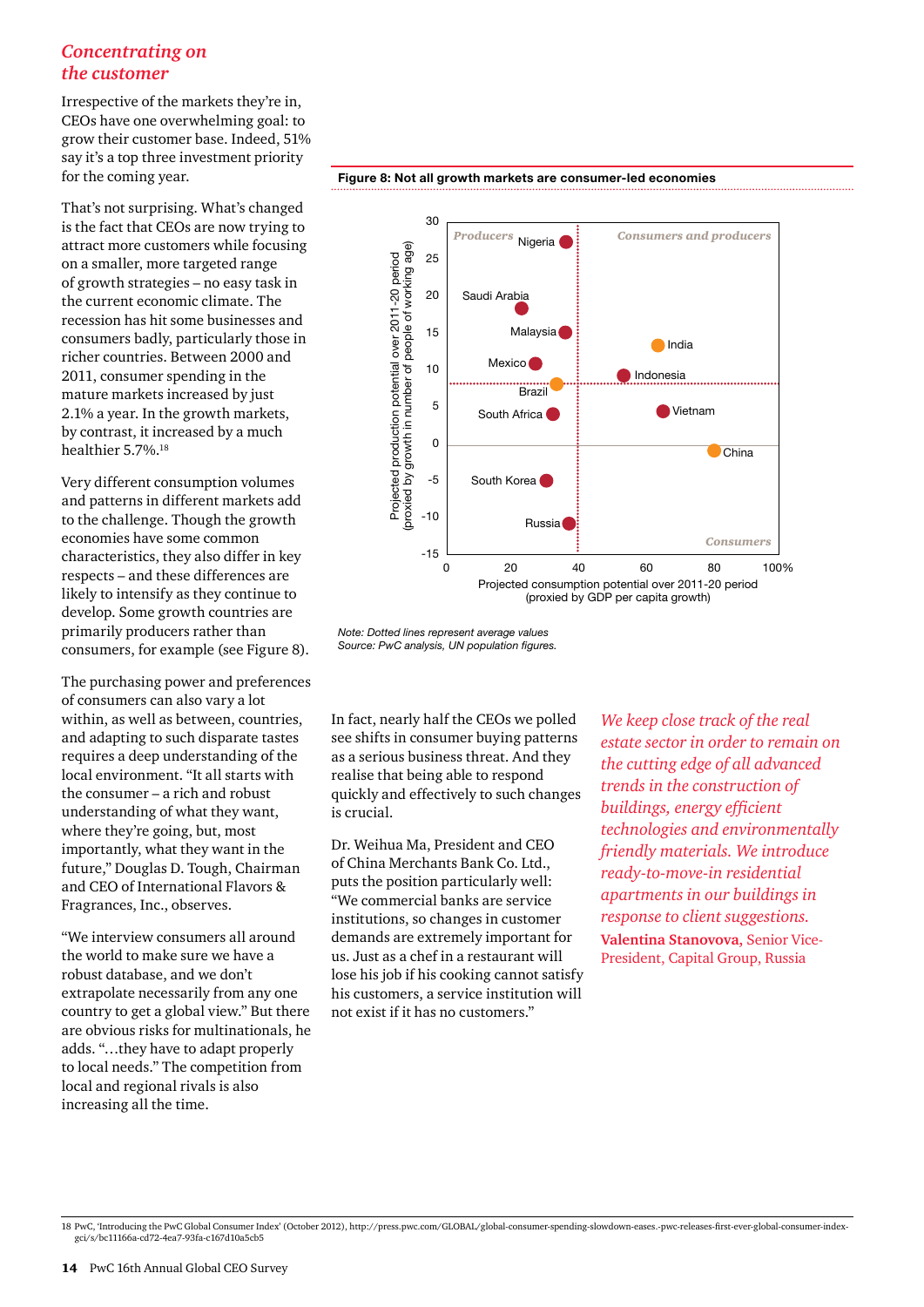#### **Getting customers onside**

So it's no wonder that new strategies to stimulate demand and foster customer loyalty play a big part in CEOs' plans for the next 12 months. A full 82% anticipate making changes on this score – and 31% have major changes in mind (see Figure 9).

One obvious measure is to take advantage of the new marketing platforms now emerging. Most organisations have traditionally used market research, competitive benchmarking and the like. But these sources of information can only show how customers behave en masse.

That's not the case in the digital arena. Mining social media sites, blogs, consumer reviews and other such data sources helps an organisation find out what individual customers think and want. Equipped with these insights, it can then develop products and services for specific customer segments and craft more personalised marketing messages – as well as enhancing the brand. This may explain why threequarters of CEOs say they're increasing their technology investments.

*In terms of the importance of our different stakeholders, our customers are absolutely the most important. If we don't give them a good service – affordable tariffs, high reliability, good customer service – then we know we are going to be in trouble.*

**Andrew Brandler,** CEO, CLP Holdings Ltd., Hong Kong, China

Engaging with customers isn't just about communicating with them, though. It's also about working with them to co-create new offerings, and helping them use the products and services they've bought more enjoyably or effectively. Boeing has perfected the first of these two approaches: it consults airlines and frequent flyers alike when it's designing new planes.19 Digital music service Spotify has perfected the second by inviting subscribers to customise their playlists, which enhances the product offering for them and for others.



*Base: All respondents (1,330) Source: PwC 16th Annual Global CEO Survey*

19 Bryan Urbick, 'Innovation Through Co-creation: Consumers Can be Creative', *Innovation Management* (26 March 2012), http://www.innovationmanagement.se/2012/03/26/innovationthrough-co-creation-consumers-can-be-creative/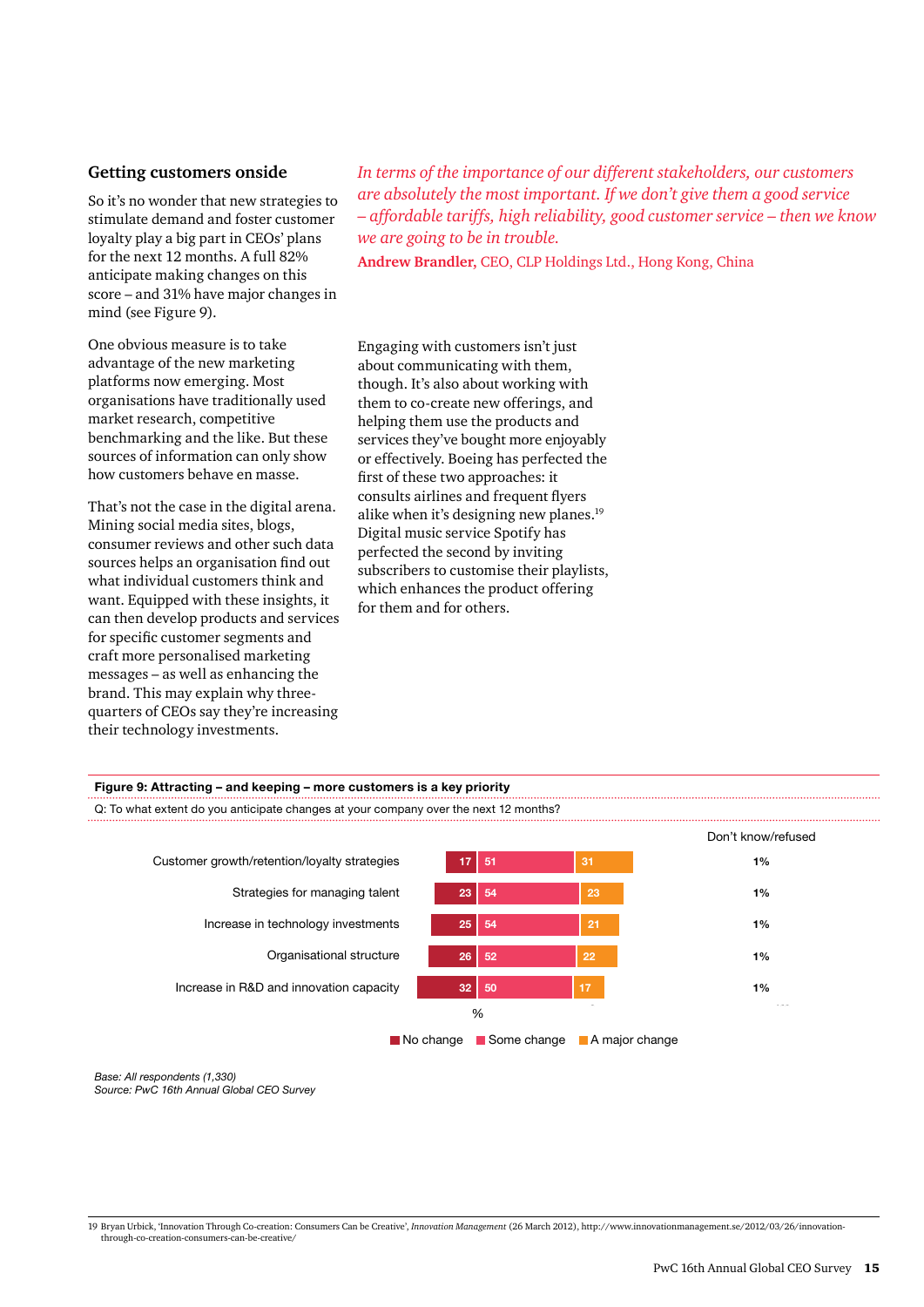#### **Making the most of disruption**

Yet innovation – generally one of the most important factors in attracting and retaining customers – is surprisingly low down the schedule for many CEOs. It comes fifth on their list of investment priorities for this year. And though 67% plan to increase their company's R&D capacity, only 17% intend to make major alterations.

The drive for efficiency explains why some CEOs are reluctant to invest more in R&D, but a closer look at the data also shows marked regional variations. CEOs in Africa, Asia Pacific and Latin America are more likely to be beefing up their company's R&D than those in the rest of the world – possibly because the growth countries are still in catch-up mode.

Nevertheless, CEOs know that innovation isn't possible without investment. That's why a number of leading companies are adopting a more imaginative approach to the innovation process itself, whether it's incremental changes or more fundamental changes to their business models, in order to become more agile and responsive to competitive threats or shifts in customer demand.

Finland-based international communications and information technology company Nokia is a case in point. "…our focus is very much on disruption – disrupting ourselves, disrupting the trends that have been established in the industry and moving forward with new strategies, new products and new ways of managing our organisation in order to keep pace and indeed accelerate the pace beyond others." says President and CEO Stephen A Elop.

"One of the most important ways that we see to drive disruption is to focus on unique and differentiating consumer experiences. That's a fancy way of saying, 'how can we help you do something you couldn't do before?' … when you look at the patterns of disruption, particularly in the area of technology, it's often something relatively focused, relatively simple that allows you as a person to do something you couldn't do before, or to do it faster or more efficiently. And it's those types of innovations that we're focused on today," he explains.

*Human capacity is key to any company's growth. The second important factor is R&D.*  **Karen Agustiawan,** President Director and CEO, PT Pertamina (Persero), Indonesia

*…we want more than just satisfied consumers. We want to delight them – to go beyond their expectations. We are seen as a company that delivers excellence in terms of customer service. But our main innovations are our [retail] collections and how quickly we get them to market.* **José Galló,** CEO and Director, Lojas Renner, Brazil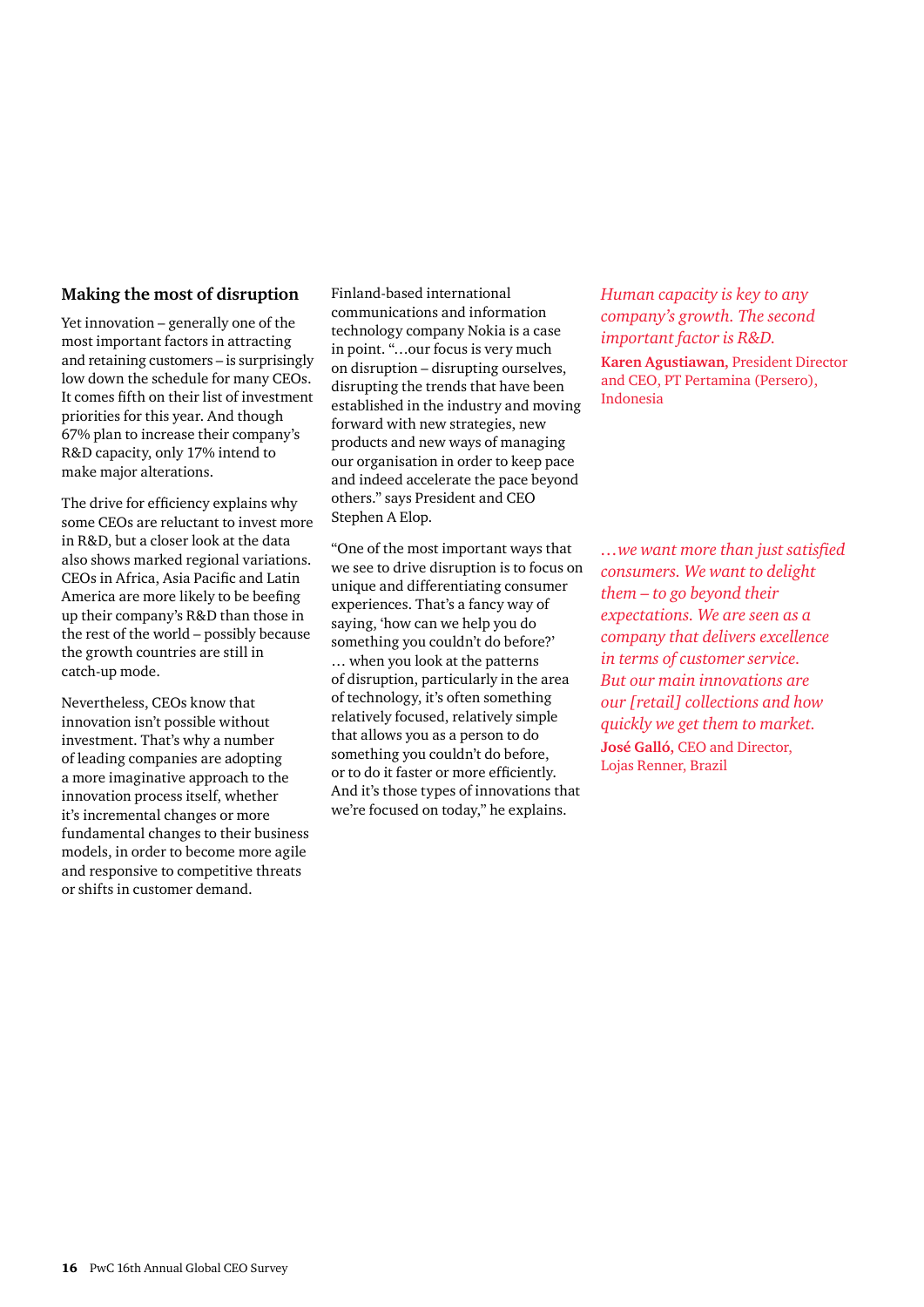*It all starts with the consumer – a rich and robust understanding of what they want, where they're going, but, most importantly, what they want in the future.* **Douglas D. Tough,** Chairman and CEO, International Flavors & Fragrances, Inc., US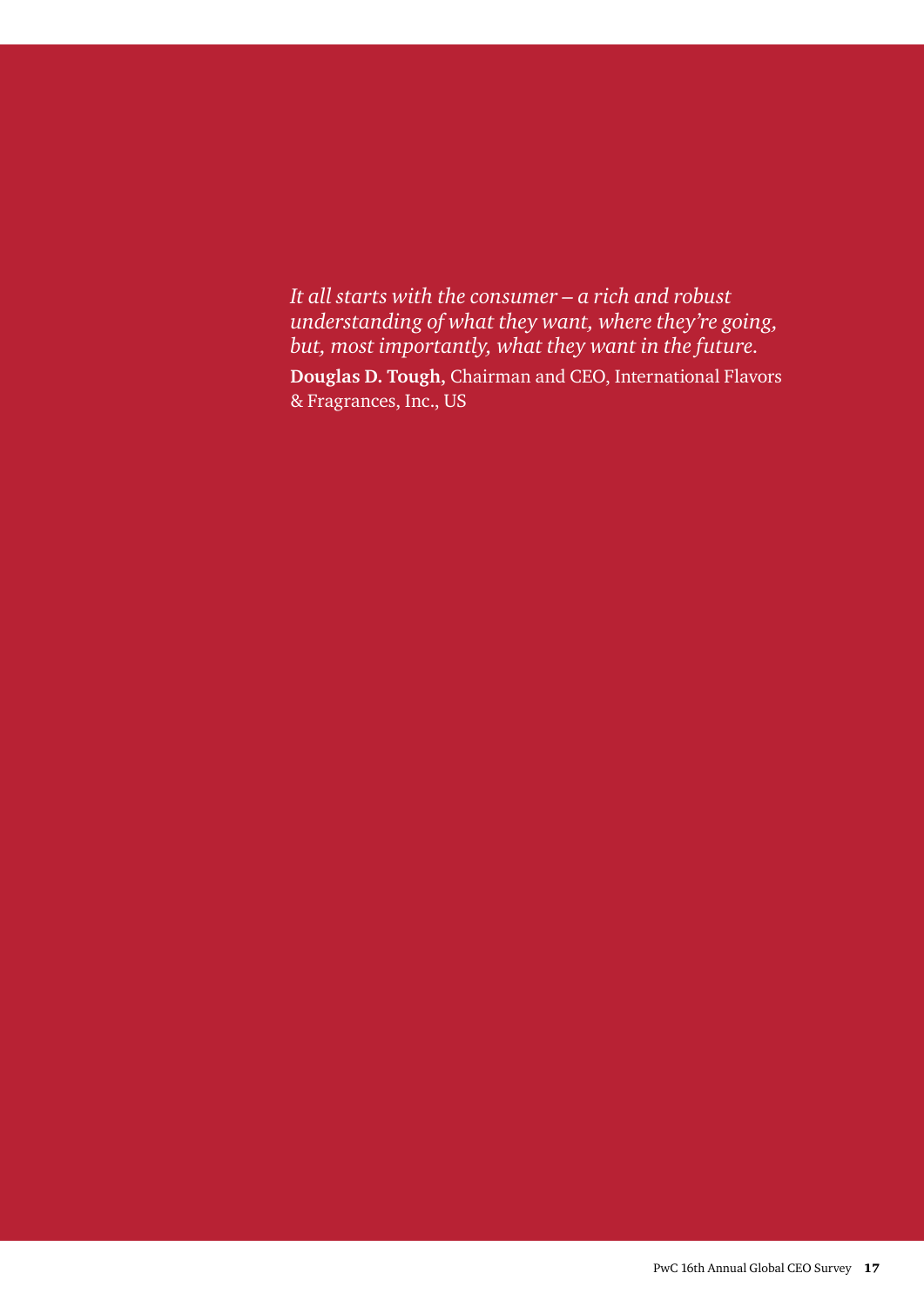#### *Improving operational effectiveness*

Under pressure to meet demanding customer growth targets within tightly defined investment parameters, CEOs know they'll have to change the way their companies function. Nearly half say improving operational effectiveness is one of their top three investment priorities this year.

Anders Nyrén, President and CEO of global investment firm Industrivärden AB, based in Sweden, spoke for many CEOs when he told us: "Given that the global economy and the global pace of life are getting faster in all aspects, one needs to become more agile and efficient about everything – including running a company. It's essential that you streamline operations and become leaner wherever you can, so as to be able to react more quickly to changing market conditions."

#### **Finding the right balance**

Cost-cutting is still high on the agenda: 77% of CEOs have undertaken cost-saving initiatives in the past 12 months and 70% plan to do so in the next 12 months (see Figure 10). But they're not wielding the knife indiscriminately; they're trying to balance efficiency with other strategic

objectives. As Artem Konstandyan, CEO of Russia's Promsvyazbank (PSB), notes, "Downsizing is not a goal in itself. We're trying to streamline our operations and improve staff performance."

An example? Many companies discovered in the aftermath of the tsunamis in Southeast Asia and Japan that the quest to maximise the efficiency of their supply chains had severely impaired their ability to cope with disruption. Today's CEOs have clearly learned from that experience: 50% are diversifying their supply chains and working with suppliers in a wider range of territories.

CEOs are also wary about inadvertently cutting value in the course of cutting costs – and slashing the workforce is one action that can certainly backfire. This probably explains why 25% have kept their company's headcount the same for the past 12 months, while 48% have actually increased it. It may explain, too, why 77% of CEOs plan to revise their strategies for managing talent in the coming year; they realise they won't be able to attract and retain new customers without well-trained, highly motivated employees.

*I think the underlying idea of trying to reduce cost in whatever we do actually makes us become creative and innovative.* **Aireen Omar,** CEO, AirAsia Berhad, Malaysia

*We believe the underlying growth trends will be slow. So we have to just be better than the competition in these markets, and that is also one of the reasons why we have to keep costs under control.*

**Martin Blessing,** Chairman of the Board of Managing Directors, Commerzbank AG, Germany

*…we have had to look seriously at how we manage our business. And, we have had to learn how to be prepared to disrupt ourselves. So, rather than getting too rigid and bureaucratic and too proceduresdriven, sometimes we've had to step outside of ourselves, but yet within ourselves, by creating new units to challenge the way that we do business and to extend that learning to the traditional parts of our business.*

**Alex Arena,** Group Managing Director, HKT Ltd., Hong Kong, China



*Base: All respondents (1,330) Source: PwC 16th Annual Global CEO Survey*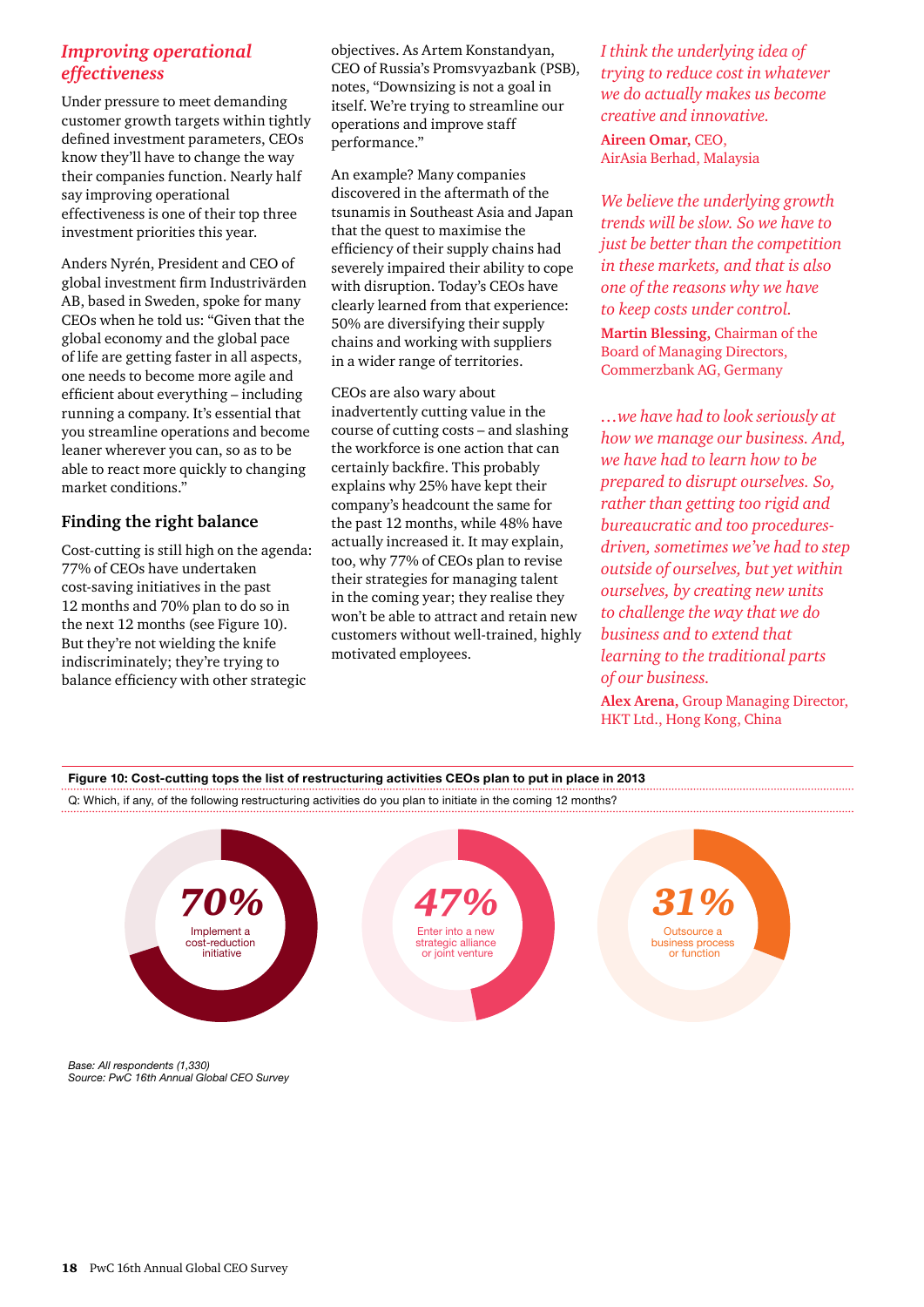#### **Figure 11: Involving less senior managers in strategic decisions is seen as most effective in preparing them for leadership** Q: Do you deploy any of the following to develop your leadership pipeline?

Q: If so, how effective are they?



*Source: PwC 16th Annual Global CEO Survey*

### **Putting power in more hands**

In fact, some CEOs are going considerably further: they're devolving power more widely to make their organisations more agile and responsive. Although only 31% encourage all their staff to get involved in strategic planning, 79% include managers below board level in such decisions as part of the process of developing their leadership pipelines. And most CEOs think it's the best way of nurturing their successors (see Figure 11).

"We don't have one way of doing things nor do we have one point of authority to which all questions have to be directed," says Carl Sheldon, CEO of United Arab Emirates-based global energy company TAQA. "Instead, our approach is to create a culture that empowers people and – within the context of a set of shared values – provides them with the freedom to take action. That gives you tremendous strength, flexibility, and agility."

That said, there are pronounced regional variations in behaviour. CEOs in North America are far more likely to encourage their employees to participate in strategic decisions than those based in Central and Eastern Europe, Asia Pacific and Latin America. They're also more likely to involve middle managers.

These variations obviously reflect cross-cultural differences in how decisions are made. CEOs in cultures that are relatively egalitarian typically adopt a more participative approach than those in cultures that are relatively hierarchical.20 But whereas participative management can improve profitability in less hierarchical cultures, it can worsen profitability in more hierarchical cultures.<sup>21</sup> So using different decision-making styles in different cultures makes good business sense.

*I prefer a management style based on openness and cooperation at every level; one that does not necessarily obey or respect hierarchy at all times. I believe in leadership that can stay flexible.*  **Sándor Csányi,** Chairman and CEO, OTP Bank Plc., Hungary

21 Karen L. Newman & Stanley D. Nollen, 'Culture and Congruence: The Fit Between Management Practices and National Culture', *Journal of International Business Studies* 27, No. 4 (4th Quarter, 1996), pp. 753-779.

<sup>20</sup> Pankaj Ghemawat & Sebastian Reiche, 'National Cultural Differences and Multinational Business', Globalization Note Series, 2011.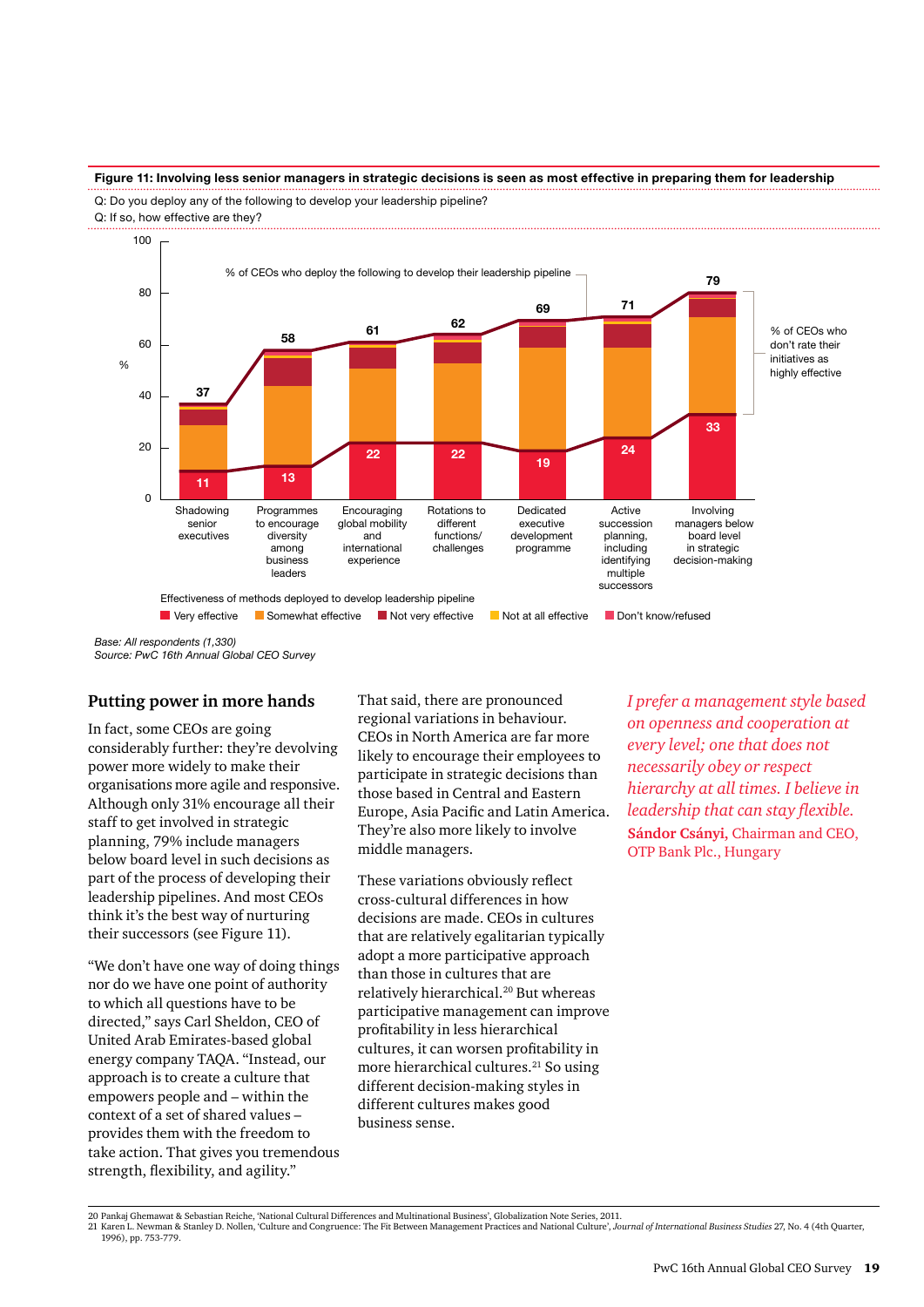#### **Sharing as well as buying**

It's not just the way management and employees interact within organisations that's changing, though; it's also the way organisations interact with each other. Nearly half the CEOs we polled aim to form a new strategic alliance or joint venture during the next 12 months, which is broadly in line with the pattern for the past four years.

At the same time, global M&A activity has declined sharply since the start of the global financial crisis, although CEOs in some sectors, like mining, power and utilities and communications, are much more likely to be prioritising investment in M&A in the coming year.

Even so, the aggregate value of the deals completed in the first half of 2012 was less than half the value of the deals completed in the first half of 2007.<sup>22</sup> Further evidence of how cautious CEOs have become is the fact that three-quarters of the deals conducted in 2012 were cash-only transactions.<sup>23</sup>

Yet, some firms have plenty of money in their piggy banks. US companies are sitting on about \$1.7 trillion in cash reserves.24 Canadian companies hold nearly \$300 billion.25 And British businesses hold another £720 billion.26 Nearly two-thirds of the CEOs who participated in our survey also intend to boost their capital spending over the next 12 months, which suggests that they have enough cash to finance their plans or are confident of raising the funds. So, if money isn't the issue, what is?

We believe the dip in M&A is being driven by current levels of uncertainty rather than a major change in emphasis. But we're also seeing a move by businesses towards 'sharing', by forming partnerships or networks. Inspired by companies like Amazon and Apple, CEOs recognise that they're no longer confined to the traditional options of 'build or buy'.

Collaborating with other organisations in the same or adjacent industries provides new opportunities for generating business by co-developing products and services, taking advantage of a common infrastructure and sharing customers. It also carries much less risk than an M&A because it doesn't require a significant upfront investment and doesn't entail spending several years integrating the target company to realise the gains.

That's not to say there's no place for M&As. On the contrary, one study shows that firms using multiple modes to obtain new resources were much more likely to survive over a five-year period than those that relied solely on alliances, solely on M&As or solely on internal development.<sup>27</sup>

But partnering with other organisations, as distinct from purchasing them, does carry considerable organisational implications. The qualities needed to form a successful network are quite different from those needed to pull off an acquisition. Key among these is the high degree of collaboration that's required to make an alliance work.28

*Our innovation comes from globally collaborative efforts and a lot of encouragement from within. It is also about empowerment, decentralisation and encouragement to come up with new ideas for R&D programmes and product development.* **A.M. Naik,** Executive Chairman,

Larsen & Toubro Limited, India

<sup>22</sup> mergermarket H1 round-up report (July 2012).

<sup>23</sup> mergermarket 2012 round-up report (January 2013). 24 Federal Reserve, 'Flow of Funds Accounts of the United States' (June 2012).

<sup>25</sup> 'Dead money', *The Economist* (3 November 2012), http://www.economist.com/news/finance-and-economics/21565621-cash-has-been-piling-up-companies'-balance-sheets-crisis-dead 26 Michael Izza, 'Business Confidence research suggests recovery has not yet taken hold', ICAEW (5 November 2012), http://www.ion.icaew.com/MoorgatePlace/25687

<sup>27</sup> Laurence Capron & Will Mitchell, *Build, Borrow, or Buy: Solving the Growth Dilemma* (Harvard Business Review Press, 2012). 28 PwC, 'Creating successful alliances and joint ventures' (2012).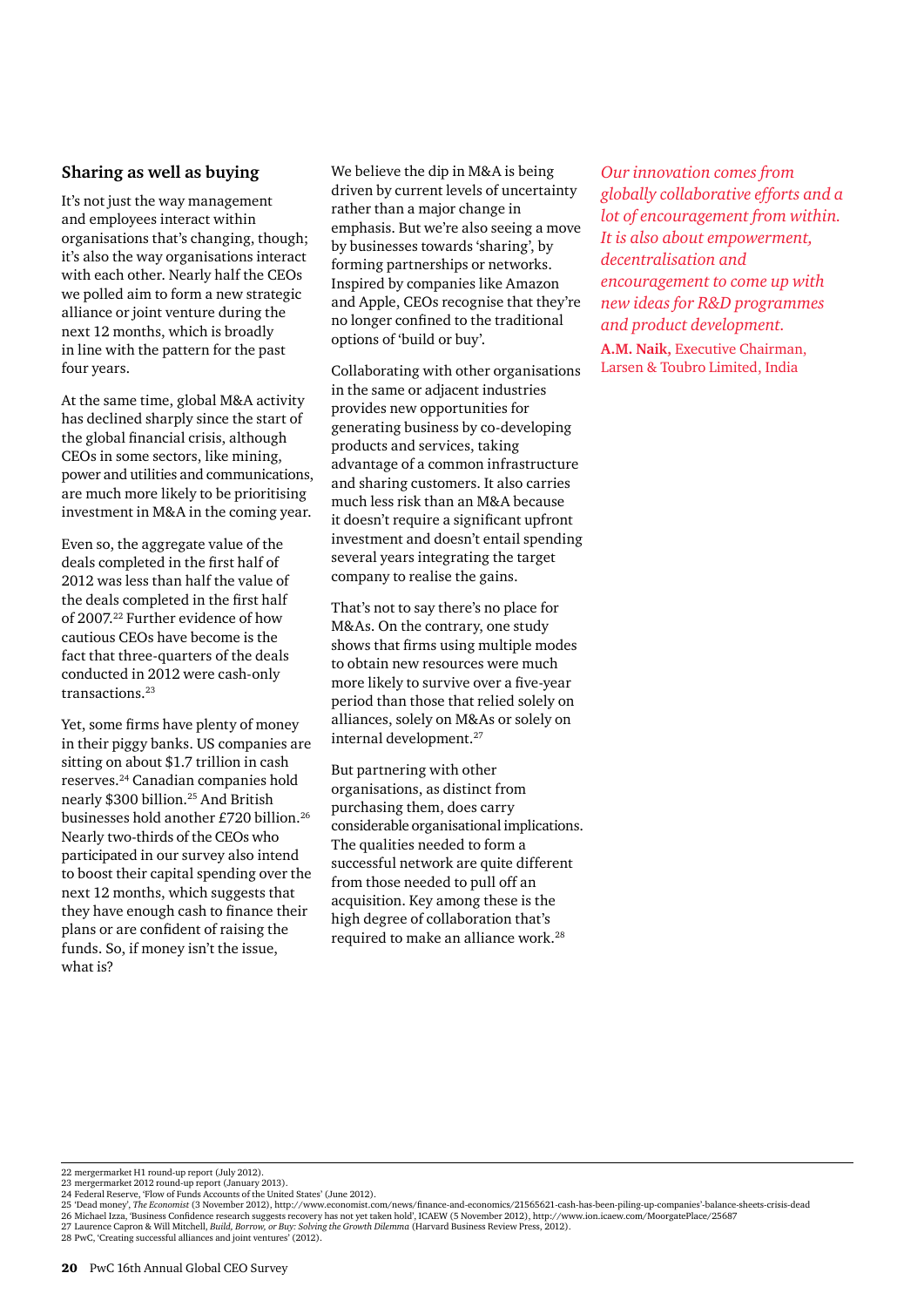*One key point of our strategic advantage is the capability to 'orchestrate' the production and engineering value chain we create in partnership with other companies. That gives us the ability to scale up or scale down quickly and efficiently. We try to ensure our organisational structure is sufficiently fluid so that we can respond quickly to changes in demand.* 

**Pertti Korhonen,** President and CEO, Outotec Oyj, Finland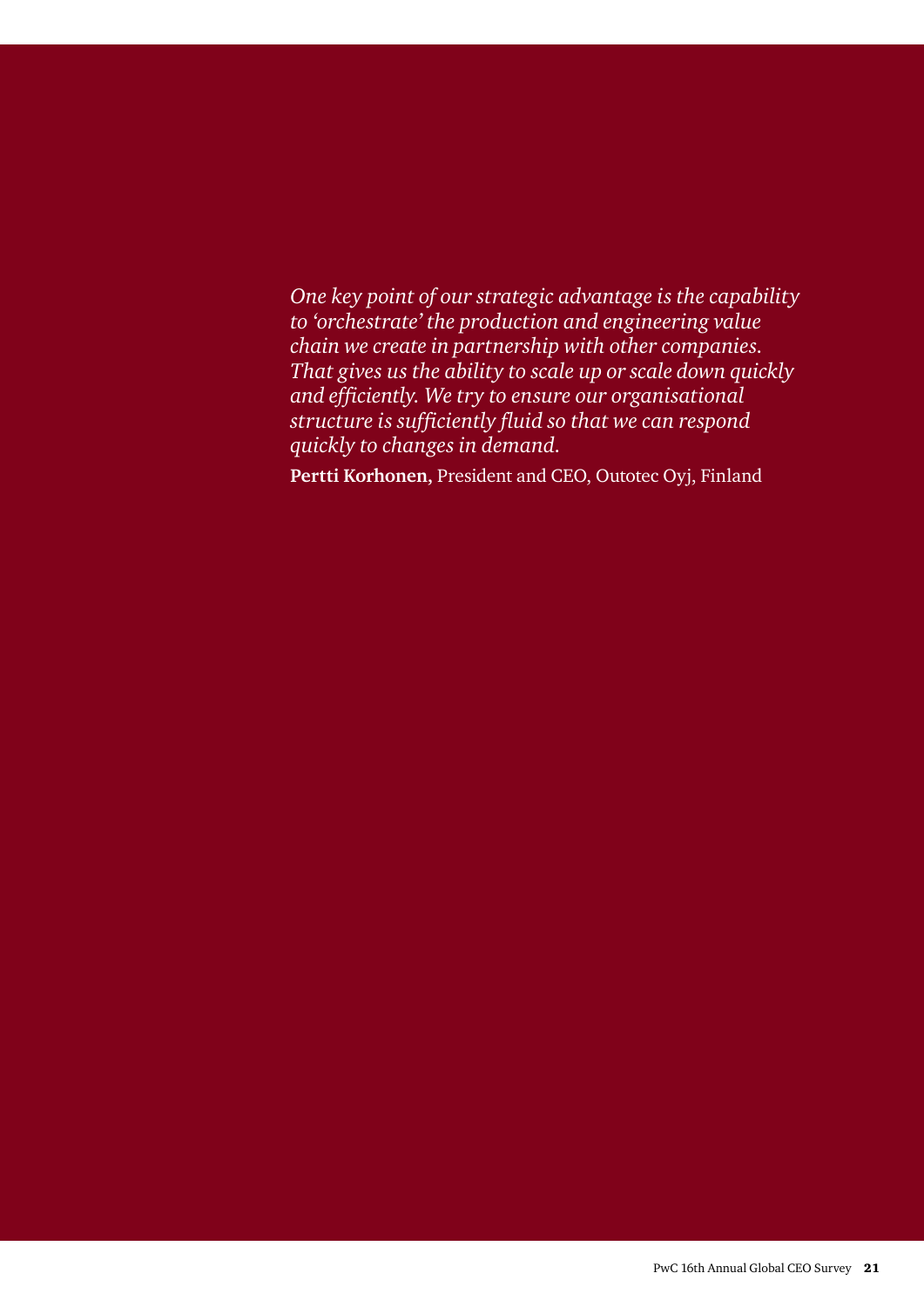But trust isn't just an essential part of the customer relationship, it's the glue that binds an organisation and all its stakeholders together – and there are now many more stakeholders to consider. Thanks to the social media revolution, many of these stakeholders also have an unprecedented amount of clout.

## *It's a question of trust*

*The number one thing that will make people more at ease is transparency. Being a public company, the preservation of transparency is an inherent obligation for us. We keep in touch with our customers in order to understand their needs. Everything is interconnected.* 

**Dr. John Coustas,** President and CEO, Danaos Corporation, Greece

We've discussed what CEOs are doing to make their organisations more agile, more appealing and more profitable. To succeed in, and align, these three goals, CEOs know they'll have to repair the bridges between business and society. CEOs also recognise the important role that business can play in addressing social challenges and improving national outcomes.

The global financial crisis and questionable behaviour of some companies have badly damaged faith in institutions of every kind. And this is impacting their brand value and performance. CEOs are understandably concerned: 37% worry that lack of trust in their industry could endanger their company's growth. They know that nothing they do to get closer to customers will work if they don't have the confidence of the public.

CEOs recognise this. While they regard customers, competitors, governments and regulators as their most influential stakeholders, they're certainly not ignoring others, like employees, suppliers, investors or local communities (see Figure 12).

"As a public company we have to demonstrate growth and improve margins, quarter by quarter, because that is what the market wants to see. But we are a lot more than that," says Alonso Quintana, CEO of Mexican construction and engineering company ICA. "We are a company that really affects many more people and many more stakeholders than one would think from just a financial perspective."

#### **Figure 12: More stakeholders have more influence**

Q: Thinking about the range of stakeholders, to what extent do they have a significant influence on your business strategy?



*Base: All respondents. (1,330) Source: PwC 16th Annual Global CEO Survey*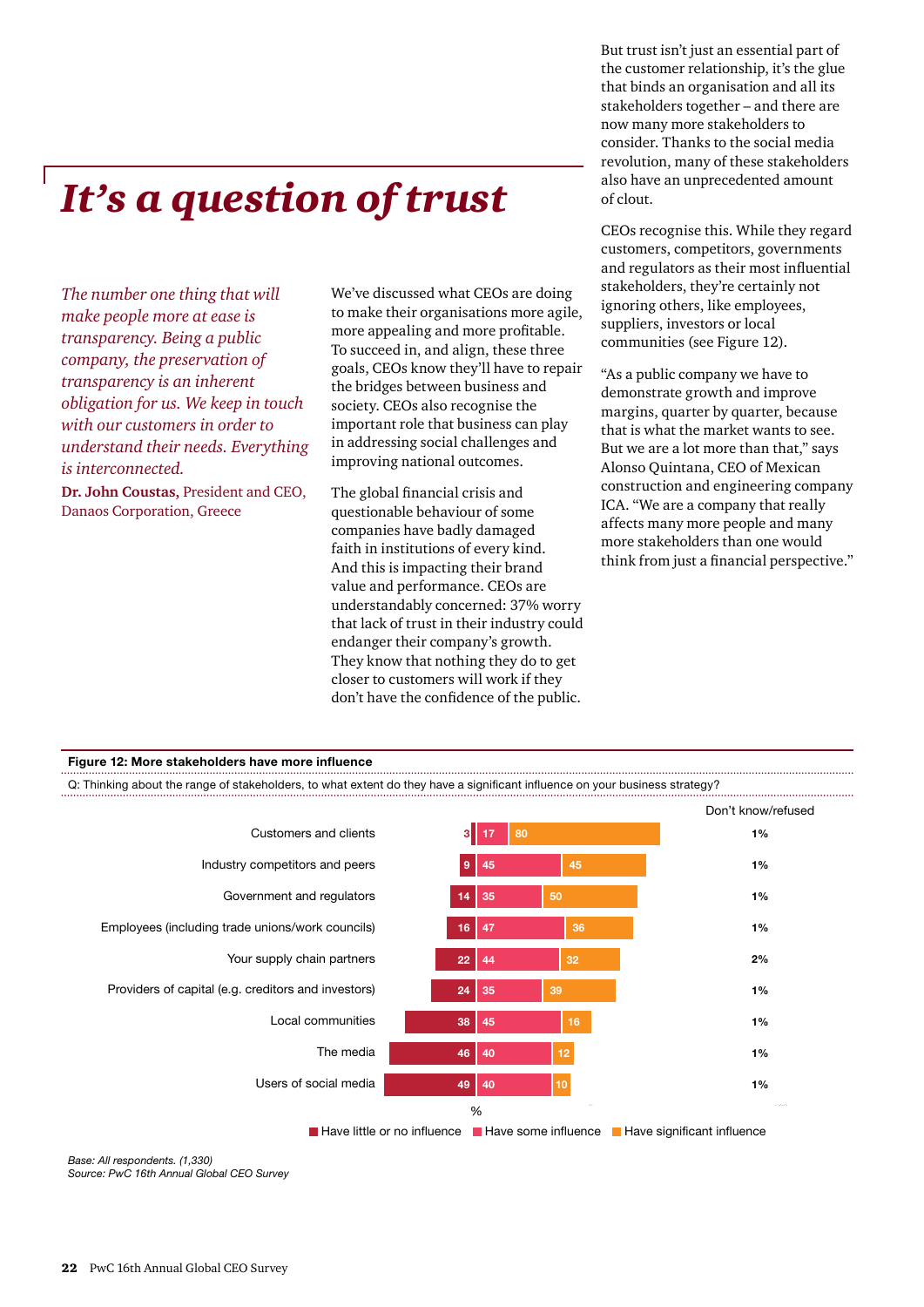#### *Starting from within*

So what are the CEOs we surveyed doing to rebuild trust? They're starting from within: 56% – rising to 72% in the Middle East and 76% in Africa – plan to focus more heavily on promoting an ethical culture this year (see Figure 13). That's a logical place to begin. The more customer touchpoints there are, and the more decisionmaking is delegated, the more an organisation is exposed to the actions of individual employees.

Building a business with a strong ethical foundation is partly about aligning the values of employees with those of the organisation they work for to create a shared, socially useful sense of purpose. It's also about shifting from a rules-based approach to one that rests on principles: moving from a culture of compliance to a culture in which people do the right thing for its own sake.

An important part of achieving this is how businesses connect with their employees. Over three-quarters of the CEOs who see employees as influential on their strategy say they're strengthening their employee engagement programme.

Organisational culture isn't the only issue on the internal agenda, though: 50% of CEOs – including 72% of those in the Middle East – intend to develop a more diverse and inclusive workforce. Malaysia's AirAsia Berhad is one such example.

"…we hire people from all sorts of backgrounds, all sorts of different cultures," CEO Aireen Omar explains. "We understand and respect each other and at the same time it's a way for us to share ideas and see what sits best for the whole company. ... Moreover, despite the fact that we have operations in different countries with different cultures and backgrounds, we are able to work effectively as a team in one company culture."

*People need a sense of purpose. Gross margins are not the stuff of which dreams are made. And even without going so far as to talk of dreams, you cannot inspire people to take action, create or motivate without instilling a sense of purpose, especially when times are difficult.* 

**Jean-Pascal Tricoire,** President and CEO, Schneider Electric SA, France



*Base: All respondents. (North America=227; Central and Eastern Europe=95; Middle East=32; Africa=50) Source: PwC 16th Annual Global CEO Survey*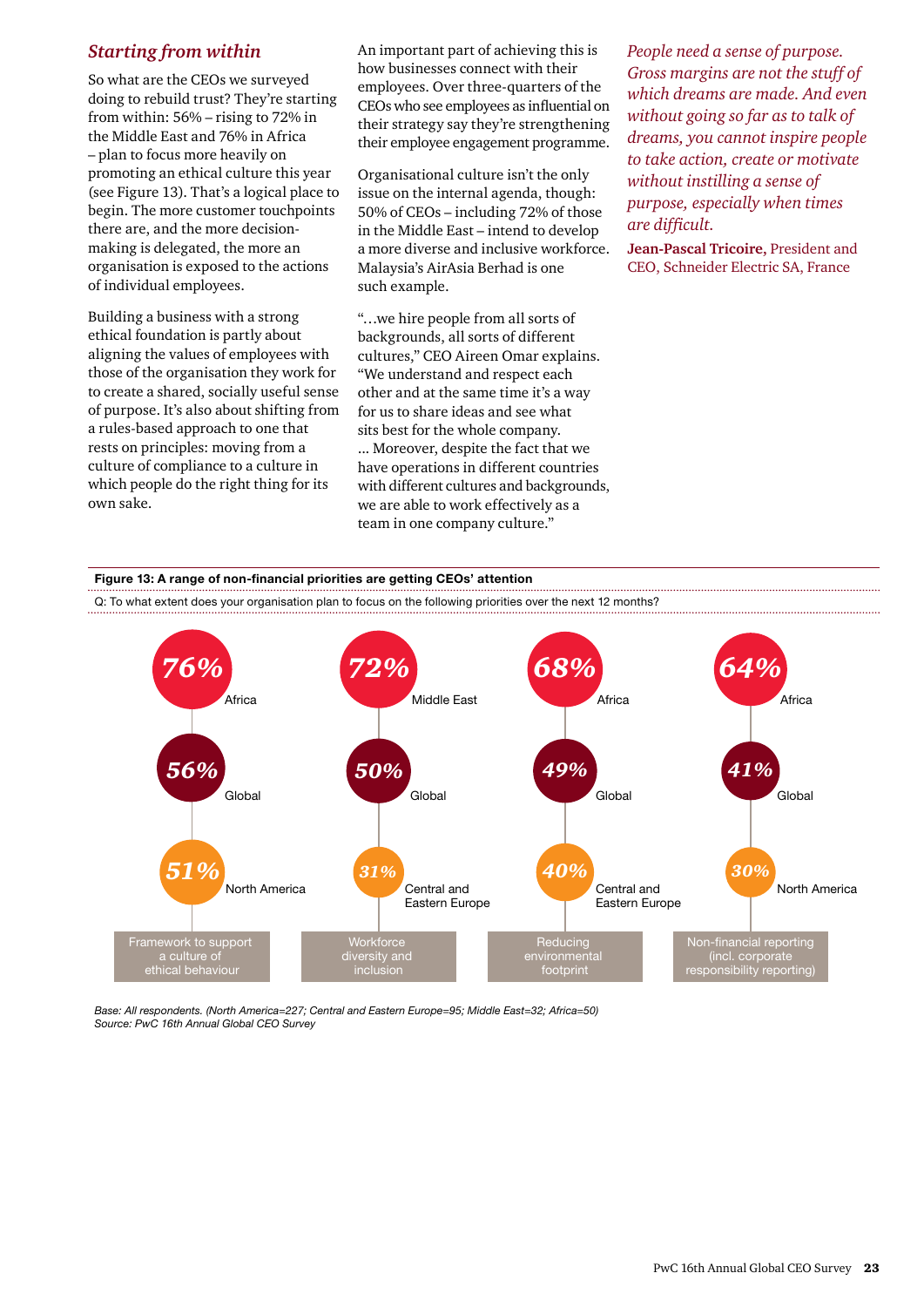#### *Engaging with the outside world*

The majority of CEOs are strengthening their engagement with the stakeholders they see as influential. Social media is becoming an increasingly important tool – but many businesses see it more as a way to increase brand awareness, rather than as a customer engagement channel. One survey, for example, found that 64% of businesses that use social media do so for brand awareness, while only a quarter do so for customer service.<sup>29</sup> This may explain why CEOs see social media users as having a much lower level of influence than customers – despite the fact that many of their customers are using these channels.

Looking beyond corporate walls, nearly half of CEOs plan to put more effort into reducing their organisation's environmental footprint in the coming year. Meanwhile, 41% plan to focus more heavily on non-financial reporting, which often more fully reflects a company's worth and the value it contributes to society.

Many CEOs are also aiming, more broadly, to improve national outcomes. Over the next three years, 61% plan to invest more in creating a skilled workforce and 45% in maintaining the health of the workforce (see Figure 14). Demographic factors are clearly one driver of these efforts. And the focus on employee health is increasingly being driven by rising healthcare costs in the mature economies and rising healthcare expectations in the growth economies.

CEOs in the Middle East and Africa have especially ambitious goals: 81% and 86%, respectively, intend to increase the amount they spend on staff training, while 75% and 72%, respectively, intend to spend more on keeping their staff healthy. More than half of all CEOs in North America – where health insurance is one of the most prized employee perks – also expect to invest more in employee healthcare programmes.

CEOs know that treating the workforce well creates a virtuous circle. Organisations with a reputation for looking after their staff find it easier

to recruit and retain good people. And workers who feel valued talk more favourably about their employer. That matters more than ever, when disaffected employees can reach thousands of customers with a single tweet.

CEOs also increasingly recognise the importance of collaborating with government – both to promote their own commercial interests and to build a sustainable business ecosystem. They see developing a skilled workforce as one such shared responsibility (see Figure 14).

Nearly two-thirds of CEOs think governments should play a major role in ensuring the stability of the financial system and creating a strong national infrastructure, too – although they question how well governments have risen to the challenge. Yet, as the success of the private and public sectors becomes increasingly intertwined, it's becoming evermore important for business and government to work honestly and effectively together.

**Figure 14: CEOs see developing a skilled workforce as the top joint priority between business and government**



*Base: All respondents (1,330) Source: PwC 16th Annual Global CEO Survey*

29 Econsultancy, 'Social Media Statistics Compendium, Global' (November 2012). Marketers were asked to indicate the two most important uses of social.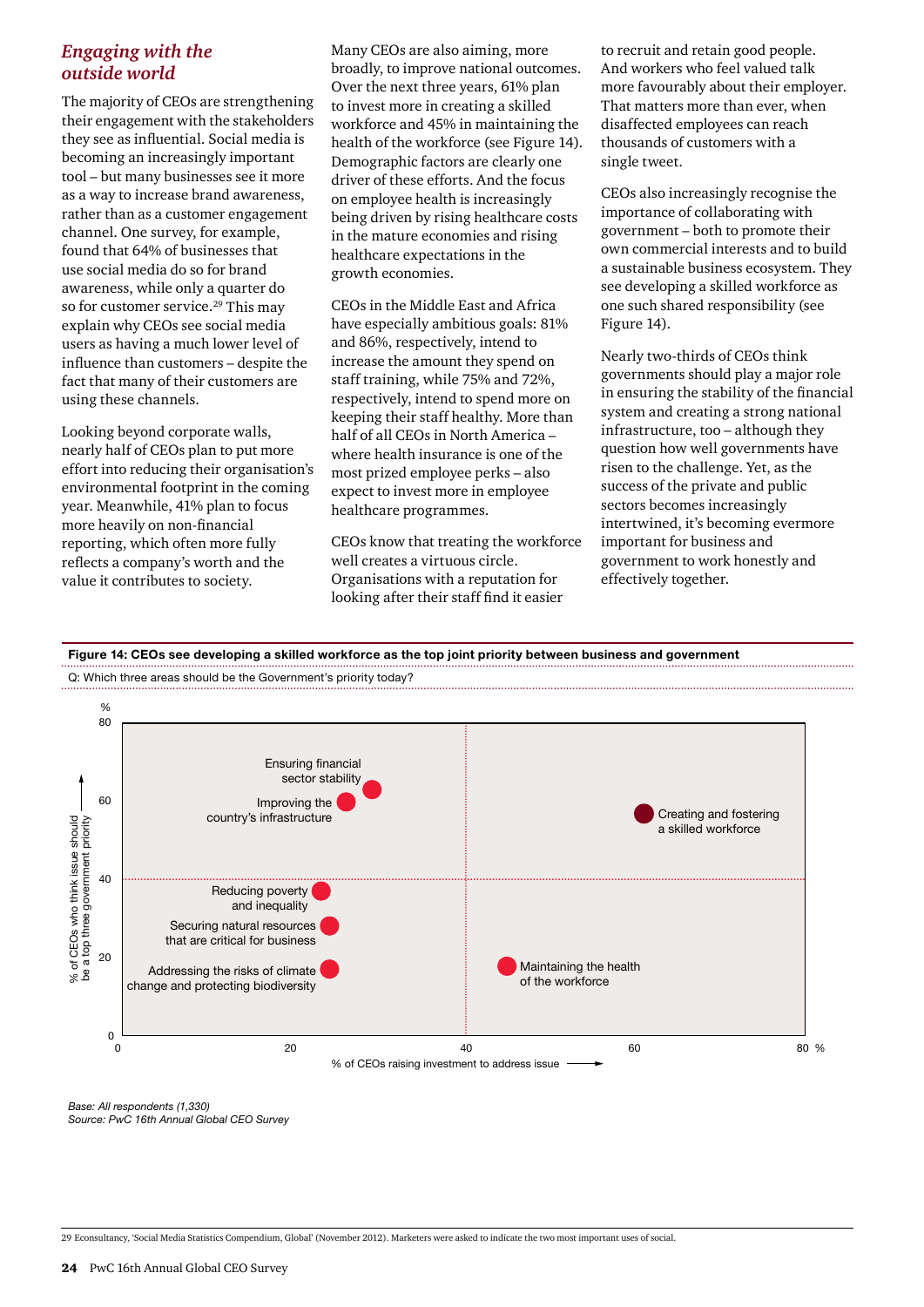#### *Surviving and thriving amid disruption*

In conclusion, trust is the prerequisite for everything CEOs hope to achieve as they move from risk management to resilience. Businesses' efforts to target the right opportunities, increase customer demand and loyalty and improve operational effectiveness are only as effective as their ability to build trustworthy relationships with all their stakeholders.

CEOs are recognising the need to align their strategies around a stronger social mandate – starting from the top – and through it create organisations that are more agile, adaptable and resilient.

This means developing a deep understanding of the changing needs of a growing range of stakeholders across existing and new markets, and investing to engage and empower them. Networks of trusted relationships, with shared vision, values and objectives, are helping to build strong yet flexible ecosystems that can not only survive, but flourish amid disruption.

The following questions, derived from the conversations we've had with CEOs, focus on some of the biggest challenges facing today's business leaders as they strive to find growth and stay competitive through constant turbulence.

#### **From risk management to resilience**

- How can you complement your longer term planning and strategy with real-time tools to improve operational decisions and continually adjust your course as necessary?
- How can you efficiently anticipate and execute in an environment of constant change, turning scenario planning from a theoretical exercise into a real decision shaper?
- How can you complement your enterprise risk management systems with a stronger focus on strategic and systemic risks – and ensure that the right behaviour and culture are in place across your organisation and wider networks?

#### **Targeting the right opportunities**

- Picking the right initiatives for investment is critical to success, especially in tough times. What criteria should you use to ensure that your investments are targeted to where they can best deliver value?
- Organisations are increasingly aware that opportunities in growth markets are highly nuanced. How do you evaluate the specific opportunities offered in these diverse and diverging markets, both newer and more established?
- How can you ensure that you're effectively assessing opportunities in mature markets, and drilling deep enough to find growth in specific sectors and segments?

#### **Concentrating on the customer**

- Businesses haven't changed their focus on customers. But they're keeping a closer eye on costs – as are their customers. How can you best target highly disparate and ever-changing markets in order to find growth opportunities?
- There's so much information out there about customers. How can you best capture and standardise this data across all your markets, and turn your IT systems into a powerful tool to understand shifting buyer preferences and improve customer loyalty?
- How can you use digital channels to better communicate with your customers, co-create products, capture customer insights, increase loyalty and measure your impact in all of these areas?
- How can you innovate more effectively and efficiently and focus more on the customer in your innovation strategy and processes?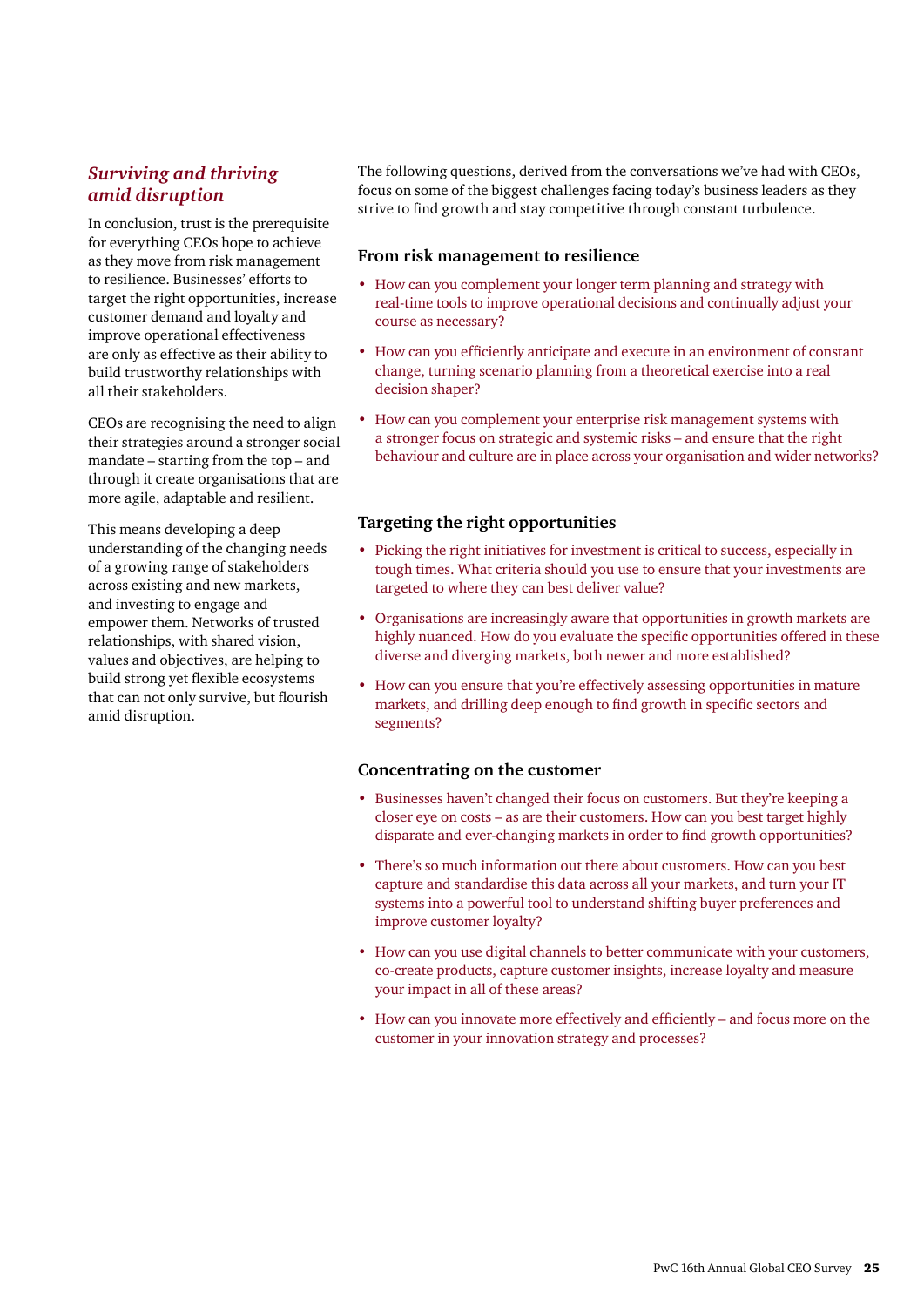#### **Improving operational effectiveness**

- Bottom line growth is of critical importance to organisations. But how do you ensure that you continue to create value, invest for growth and have the flexibility to bounce back from disruption?
- In order to take advantage of new opportunities before competitors do, how can you create the right degree of flexibility in your organisational structure and processes, which allows you to quickly deploy resources across your organisation to where they're most needed?
- What should you be on the lookout for entering into a partnership or joint venture?
- Employees and their interactions with customers are critical for long-term success. Do you have the right people, processes and information to engage with customers as effectively as possible?
- How can you create networks of formal and informal trusted relationships which go beyond contractual terms to target a shared vision, set of values and objectives?

#### **Building trustworthy relationships**

- How can you create the mutual trust necessary for your employees to take personal responsibility for doing the right thing, even as each of them is increasingly exposed to the front line of customer interaction?
- How can your board members and senior executives lead by example, to embody the values and behaviour core to your organisation?
- How can you more effectively support skills development in the markets in which you operate?
- It makes sense to focus on how a country's resources can improve the competitiveness of your local operations, whether it's the talent pool, capital or raw materials. But what do you have that governments might be interested in accessing, and how can you collaborate for mutual success?
- Working with a wide range of other stakeholders is critical to succeeding in your markets. How can you best understand and meet the needs of customers, suppliers, local communities and other groups within the ecosystem in which you operate?
- How can you build more transparency into your reporting that better communicates how you're working to create shared value in the markets in which you operate?

*…social and environmental responsibility should be inherent not only in government authorities and the state but also in any commercial company in any country. The world of the future depends on solidarity in this area: the uniting of resources, efforts and initiatives from all economic entities.*

**Andrei Dubovskov,** President and CEO, MTS OSJC, Russia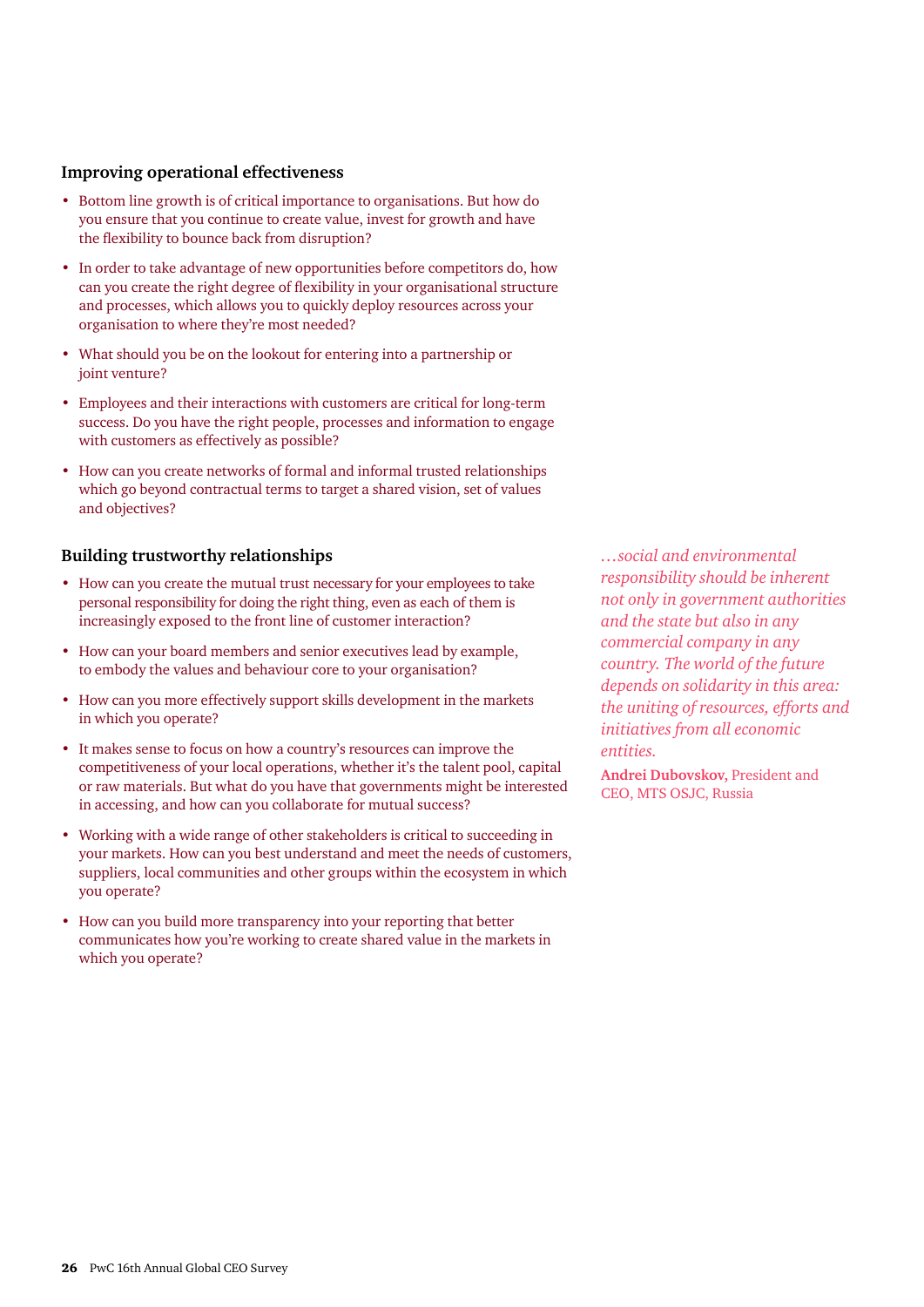*…since we're running scale businesses at a distance, every person leading each of those businesses is invested with trust from the centre. The leaders of our businesses have the authority to make decisions about the business they run. ...So part of becoming agile is creating a culture that invests its people with trust. ...our approach is to create a culture that empowers people and – within the context of a set of shared values – provides them with the freedom to take action. That gives you tremendous strength, flexibility, and agility.*

**Carl Sheldon,** CEO, TAQA, United Arab Emirates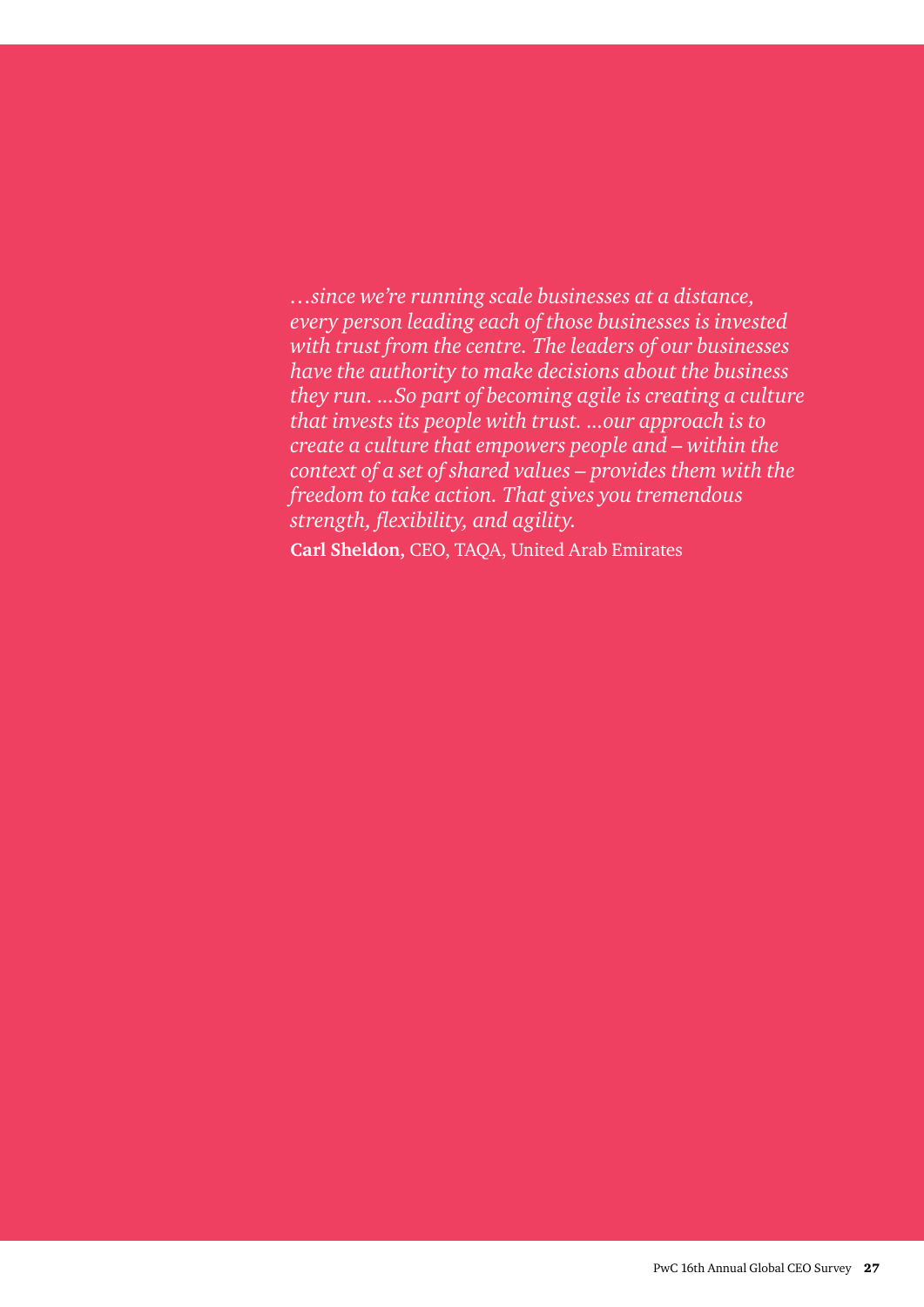# *CEO survey participants*



*Karen Agustiawan* President Director and Chief Executive Officer PT Pertamina (Persero) Indonesia



*Alex Arena* Group Managing Director HKT Ltd. Hong Kong, China



*Dr. João Bento* Chief Executive Officer Efacec Capital SGSP SA Portugal



*Martin Blessing* Chairman of the Board of Managing Directors Commerzbank AG Germany



*Andrew Brandler* Chief Executive Officer CLP Holdings Ltd. Hong Kong, China



*Alison Cooper* Chief Executive Imperial Tobacco Group UK



*Dr. John Coustas* President and Chief Executive Officer Danaos Corporation Greece



*Sándor Csányi* Chairman and Chief Executive Officer OTP Bank Plc. Hungary



*Andrei Dubovskov* President and Chief Executive Officer MTS OJSC Russia



*Stephen A Elop* President and Chief Executive Officer Nokia Finland



*Larry Fink*  Chairman and Chief Executive Officer BlackRock Inc. US



*José Galló* Chief Executive Officer and Director Lojas Renner Brazil



*Piyush Gupta* Chief Executive Officer and Director DBS Group Singapore



*Yasuchika Hasegawa* President and Chief Executive Officer Takeda Pharmaceutical Company Ltd.



*Steve Holliday* Chief Executive Officer National Grid Group Plc. UK

Japan



*Artem Konstandyan* Chief Executive Officer Promsvyazbank (PSB) Russia



*Pertti Korhonen* President and Chief Executive Officer Outotec Oyj Finland



*Alex C. Lo* President Uni-President Enterprises Corporation Taiwan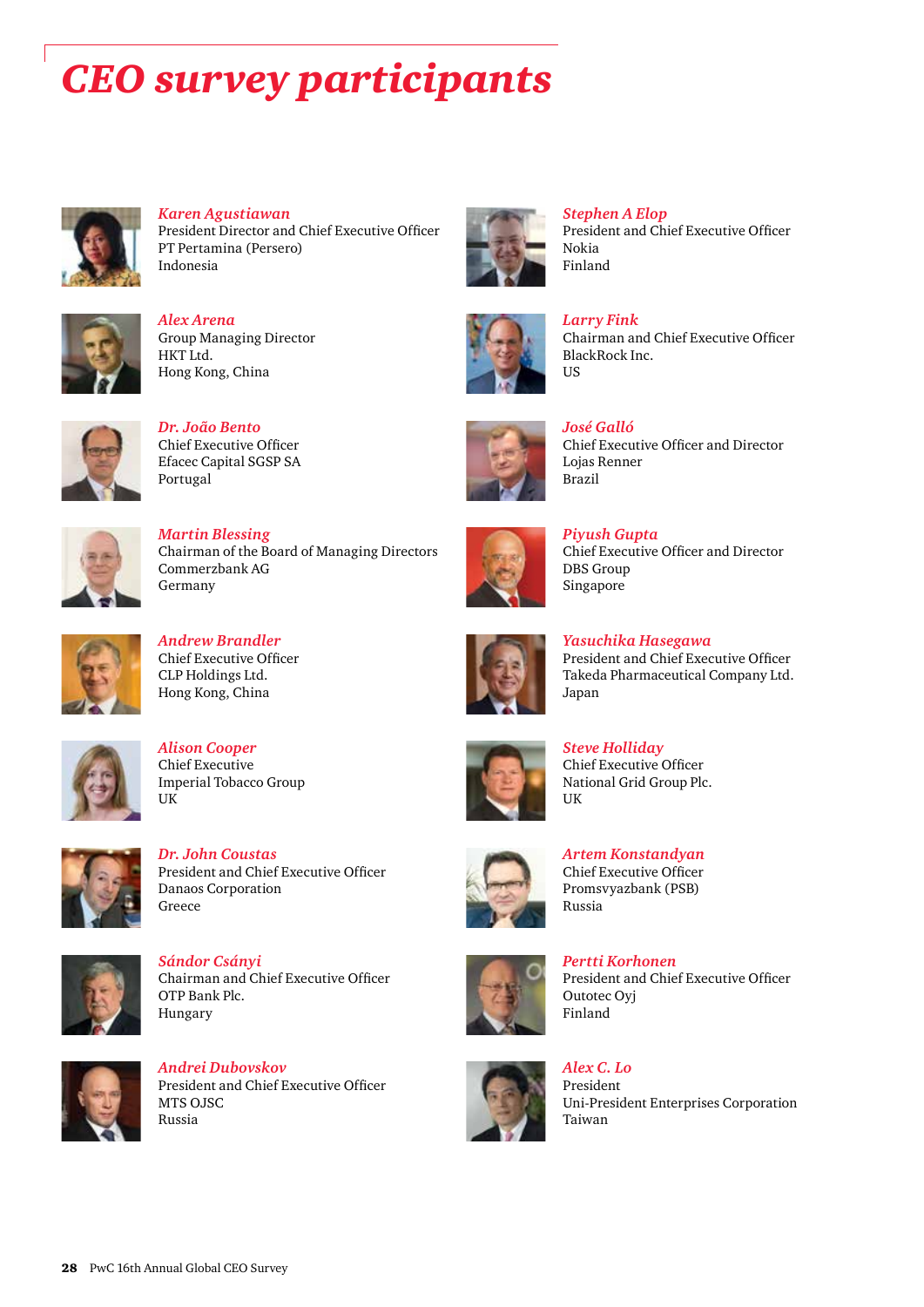

*Dr. Weihua Ma* President and Chief Executive Officer China Merchants Bank Co. Ltd. China



*A.M. Naik* Executive Chairman Larsen & Toubro Limited India



*Anders Nyrén* President and Chief Executive Officer Industrivärden AB Sweden



*Aireen Omar* Chief Executive Officer AirAsia Berhad Malaysia



*Alonso Quintana* Chief Executive Officer ICA Mexico



*Yves Serra* President and Chief Executive Officer Georg Fischer Ltd. Switzerland



*Shikha Sharma* Managing Director and Chief Executive Officer Axis Bank Limited India



*Carl Sheldon* Chief Executive Officer TAQA UAE



*Valentina Stanovova* Senior Vice-President Capital Group Russia



*Julio Patricio Supervielle* Grupo Supervielle's CEO and Banco Supervielle's Chairman Argentina



*Seymur Tari* Chief Executive Officer Turkven Turkey



*Peter Terium* Chief Executive Officer RWE AG Germany



*Peter Tortorici* Chief Executive Officer GroupM Entertainment Global US



*Douglas D. Tough* Chairman and Chief Executive Officer International Flavors & Fragrances, Inc. US



*Jean- Pascal Tricoire* President and Chief Executive Officer Schneider Electric SA France

**To read quotes from interviews and watch selected videos, visit www.pwc.com/ceosurvey**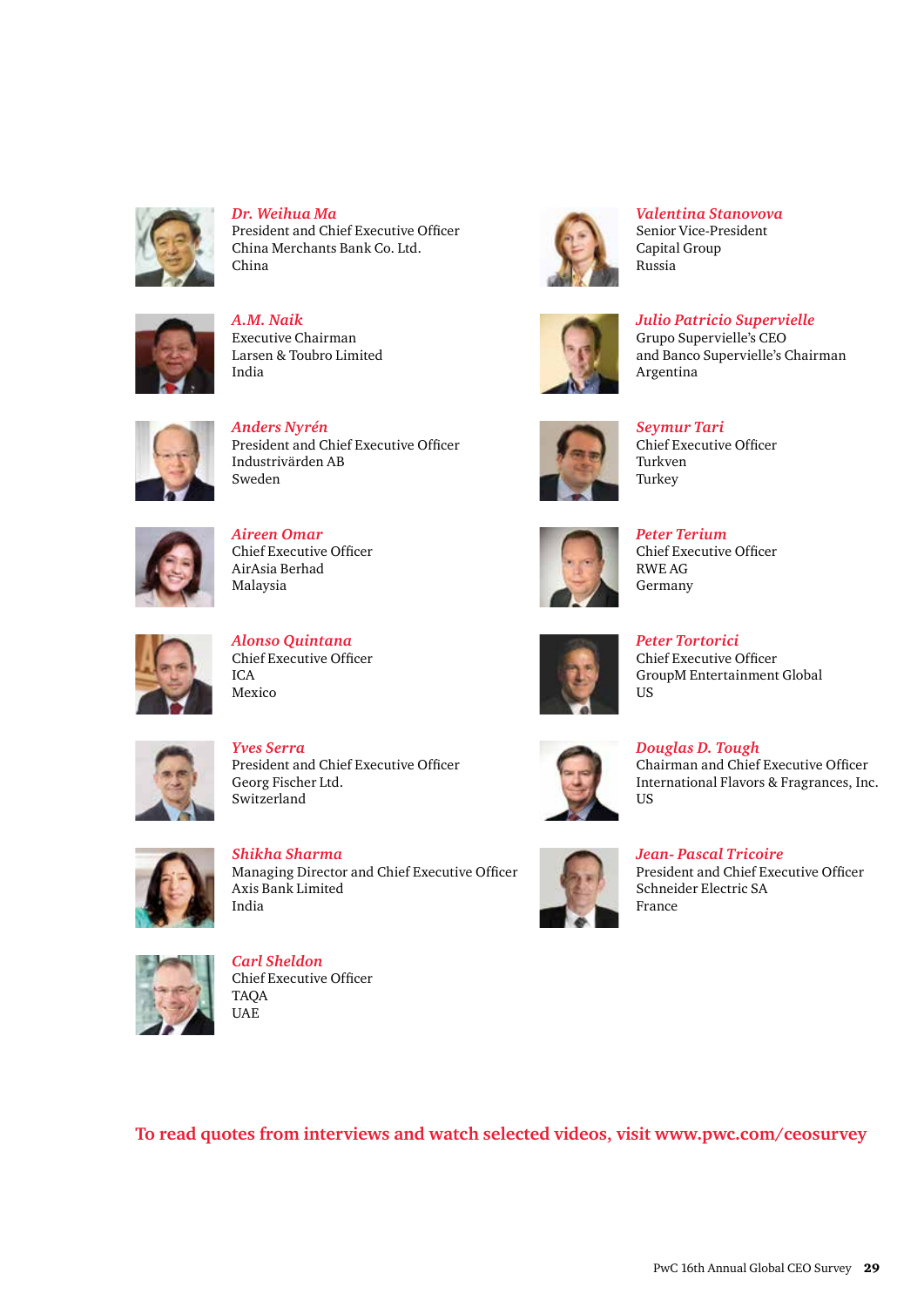### *Research methodology and key contacts*

### *This is the 16th Annual PwC Global CEO Survey*

*We've conducted interviews with CEOs in 68 countries worldwide, adjusting the number of interviews in line with each country's GDP to ensure CEOs' views are fairly represented.*

> In total, we conducted 1,330 interviews with CEOs in 68 countries between 5 September and 4 December 2012. By region, 449 interviews were conducted in Asia Pacific, 312 in Western Europe, 227 in North America, 165 in Latin America, 95 in Central and Eastern Europe, 50 in Africa and 32 in the Middle East. The interviews were spread across a range of industries, with further details by region and industry, available on request.

> The majority of interviews were conducted by telephone, with some country exceptions: interviews were conducted face-to-face in Africa and the Philippines; postal surveys were used in Japan and Korea; and online surveys were completed in Australia, Iceland and Singapore. The US and Greece also used a mixed approach of telephone and online. In addition, members of our global CEO panel were invited to take part online, with 230 CEOs providing their views. All interviews were conducted in confidence and on an unattributable basis.

The lower thresholds for inclusion in the top 30 countries are companies with more than 100 employees or revenues of more than US\$10 million. This is raised to 500 employees or revenues of more than \$50 million in the top ten countries by GDP size. Forty-one percent of the companies had revenues of \$1 billion and over, and a further 35% had revenues of over \$100 million up to \$1 billion. Additionally, 18% had revenues of up to \$100 million. Company ownership is recorded as private for 48% of the companies, with a further 48% listed on at least one stock exchange.

To better appreciate CEOs' perspectives for 2013, we also conducted in-depth interviews with 33 CEOs from five continents over the fourth quarter of 2012. Their interviews are quoted in this report, and more extensive extracts can be found on our website – at http://www.pwc.com/ceosurvey – where you can explore responses by sector and location.

PwC's extensive network of experts and specialists has provided input into the analysis of the survey. Our experts span many countries and industries.

Note: Not all figures add up to 100%, due to rounding of percentages and to the exclusion of 'neither/nor' and 'don't know' responses.

#### **For further information on the survey content, please contact:**

#### **Suzanne Snowden**

Global Thought Leadership +44 20 7212 5481 suzanne.snowden@uk.pwc.com

#### **For media related enquiries, please contact:**

#### **Mike Davies**

Director of Global Communications +44 20 7804 2378 mike.davies@uk.pwc.com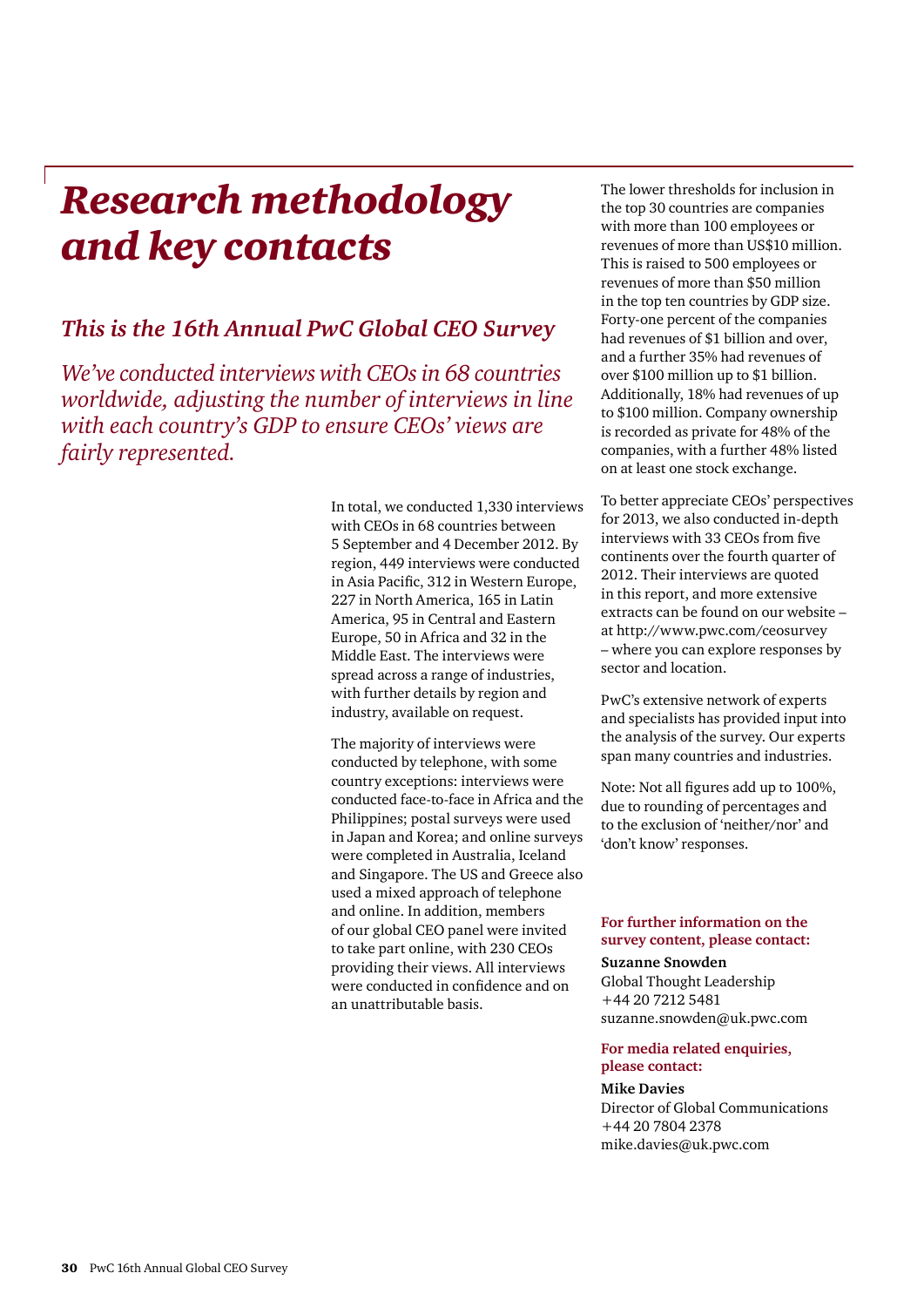PwC helps organisations and individuals create the value they're looking for. We're a network of firms in 158 countries with more than 180,000 people who are committed to delivering quality in assurance, tax and advisory services. Tell us what matters to you and find out more by visiting us at www.pwc.com.

This publication has been prepared for general guidance on matters of interest only, and does not constitute professional advice. You should not act upon the information contained in this publication without obtaining specific professional advice. No representation or warranty (express or implied) is given as to the accuracy or completeness of the information contained in this publication, and, to the extent permitted by law, PwC does not accept or assume any liability, responsibility or duty of care for any consequences of you or anyone else acting, or refraining to act, in reliance on the information contained in this publication or for any decision based on it.

© 2013 PwC. All rights reserved. PwC refers to the PwC network and/or one or more of its member firms, each of which is a separate legal entity. Please see www.pwc.com/structure for further details.